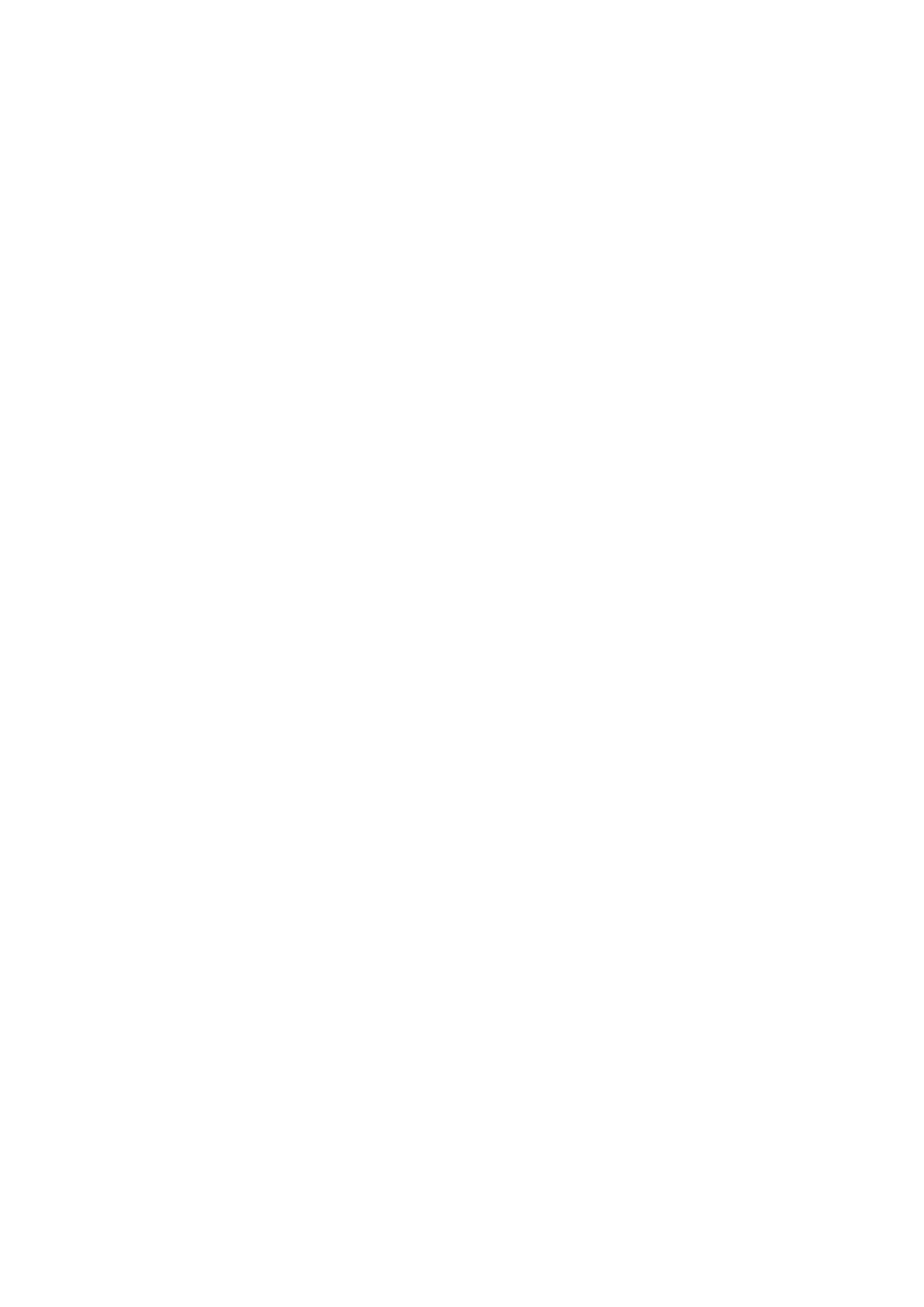Centre for the Prevention of Youth Crime (ed.)

Philipp Walkenhorst

## **Strategies of Violence Prevention in Juvenile Custodial Practice in Germany**

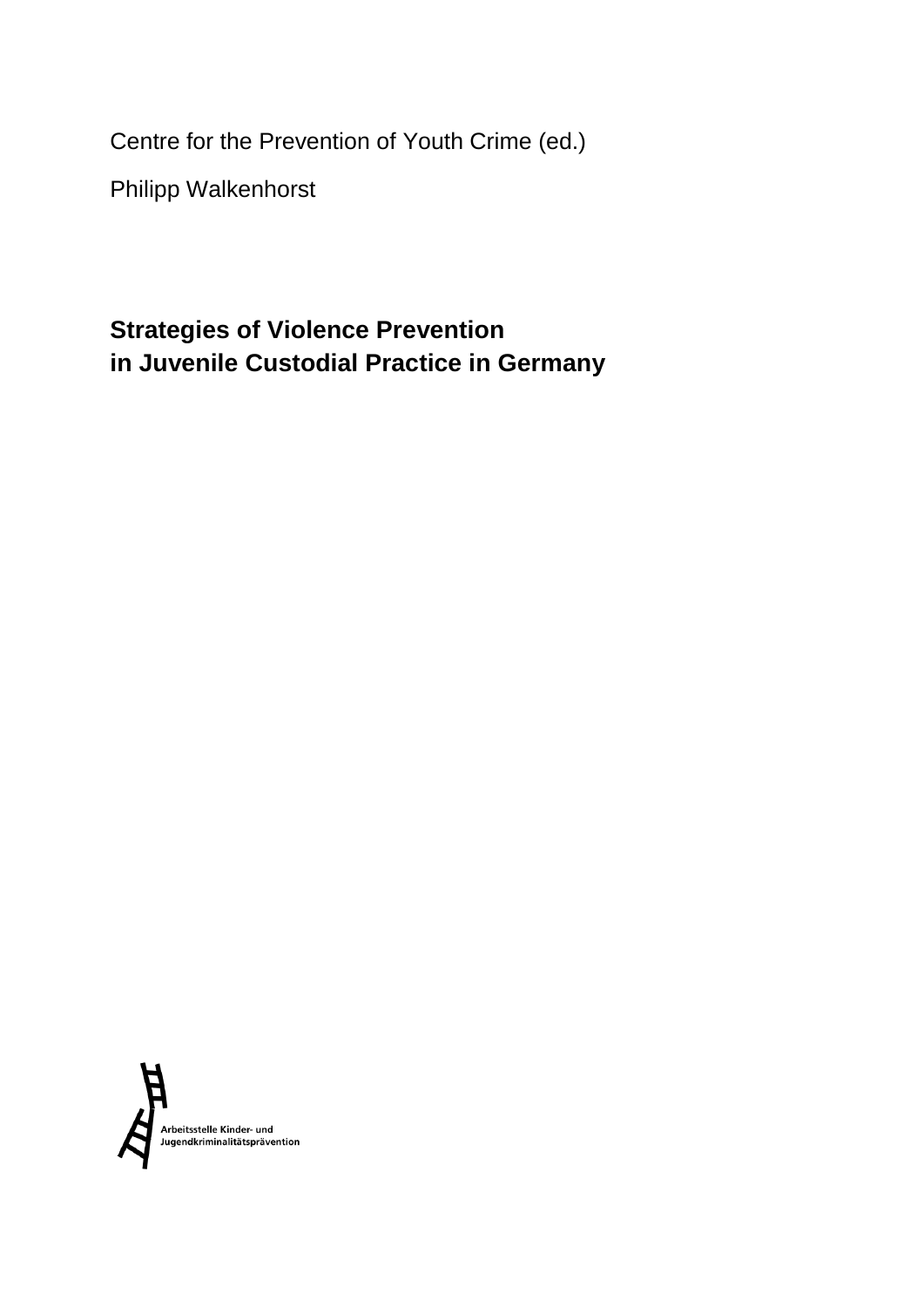#### **The Author:**

Prof. Dr. Philipp Walkenhorst University of Cologne, Germany Faculty of Human Sciences Department of Special Education and Rehabililtation

The translation of this text into English was subsidised by the Federal Ministry of Justice



Bundesministerium der Justiz

The Centre for the Prevention of Youth Crime is subsidised by the Federal Ministry of Familiy Affairs, Senior Citizens, Women and Youth:



Bundesministerium für Familie, Senioren, Frauen und Jugend

This text is an excerpt of the volume "Strategien der Gewaltprävention im Kindesund Jugendalter" (National Report on Strategies for Violence Prevention in Child and Youth Age Groups in Germany) published in 2007 by the German Youth Institute. The German report can be ordered free of charge by email, please contact: jugendkriminalitaet@dji.de

© 2009 by Deutsches Jugendinstitut e.V. Arbeitsstelle Kinder- und Jugendkriminalitätsprävention - Centre for the Prevention of Youth Crime Email: [jugendkriminalitaet@dji.de](mailto:jugendkriminalitaet@dji.de)

This text and further excerpts of the National Report on Strategies for Violence Prevention are available for download on the website of the Centre for the Prevention of Youth Crime: [www.dji.de/youthcrime](http://www.dji.de/youthcrime)

Translation by Textworks Translations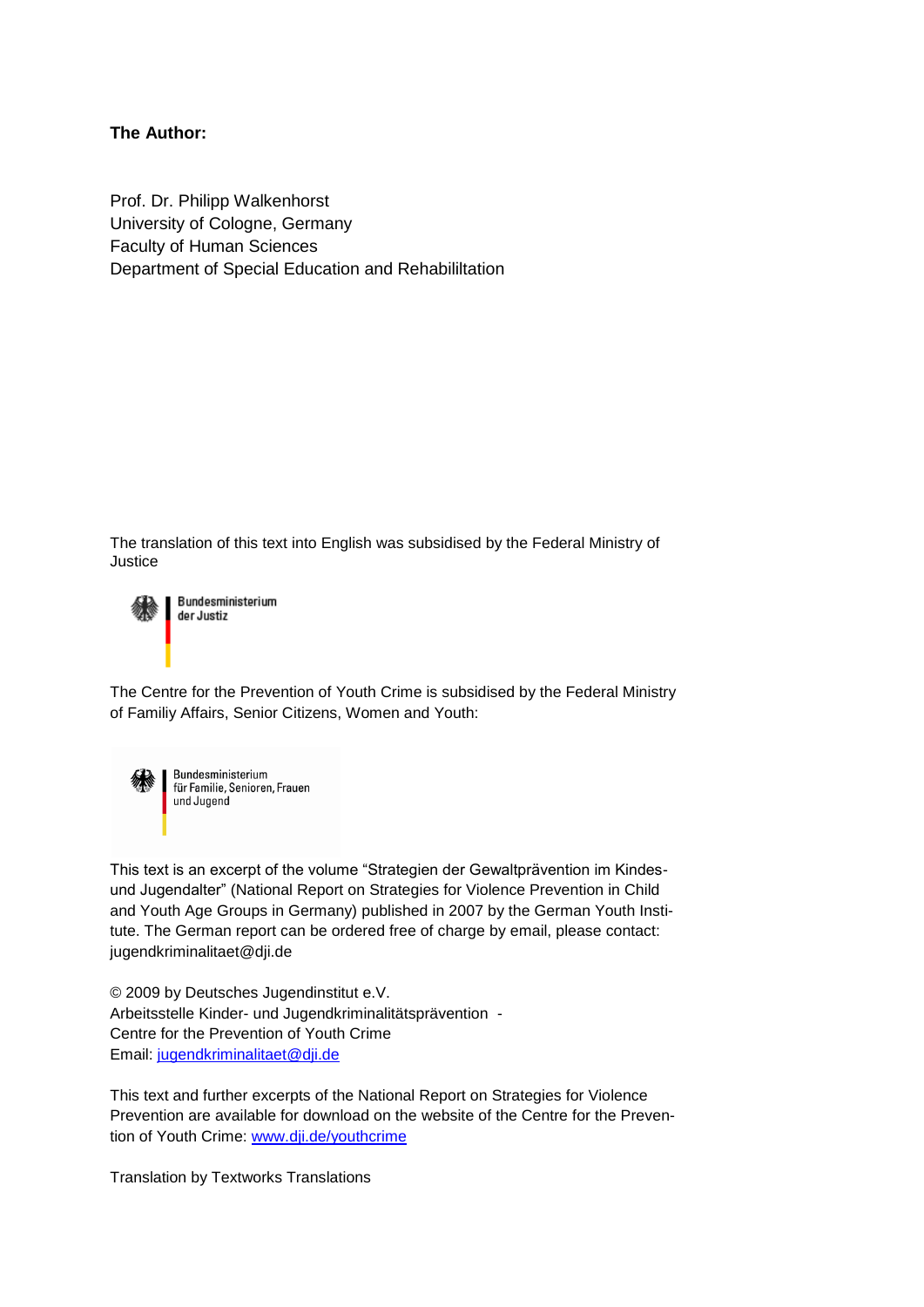## **Contents**

| 1 | The Legal and Institutional Context in Germany                                              |    |
|---|---------------------------------------------------------------------------------------------|----|
| 2 | Aggression-Relevant Starting Situations of Young<br><b>Detainees</b>                        | 8  |
| 3 | Forms of Aggression and Violence in Youth Prisons                                           | 10 |
| 4 | Strategies for Violence Prevention and for<br><b>Encouragement of Pro-Social Behaviour</b>  | 12 |
| 5 | Targets and Target Groups for Aggression-Prevention<br>and -Intervention During Custody     | 14 |
| 6 | Prospects and Perspectives for Violence-Preventive<br>Action in Juvenile Custodial Practice | 17 |
|   | Literature                                                                                  | 22 |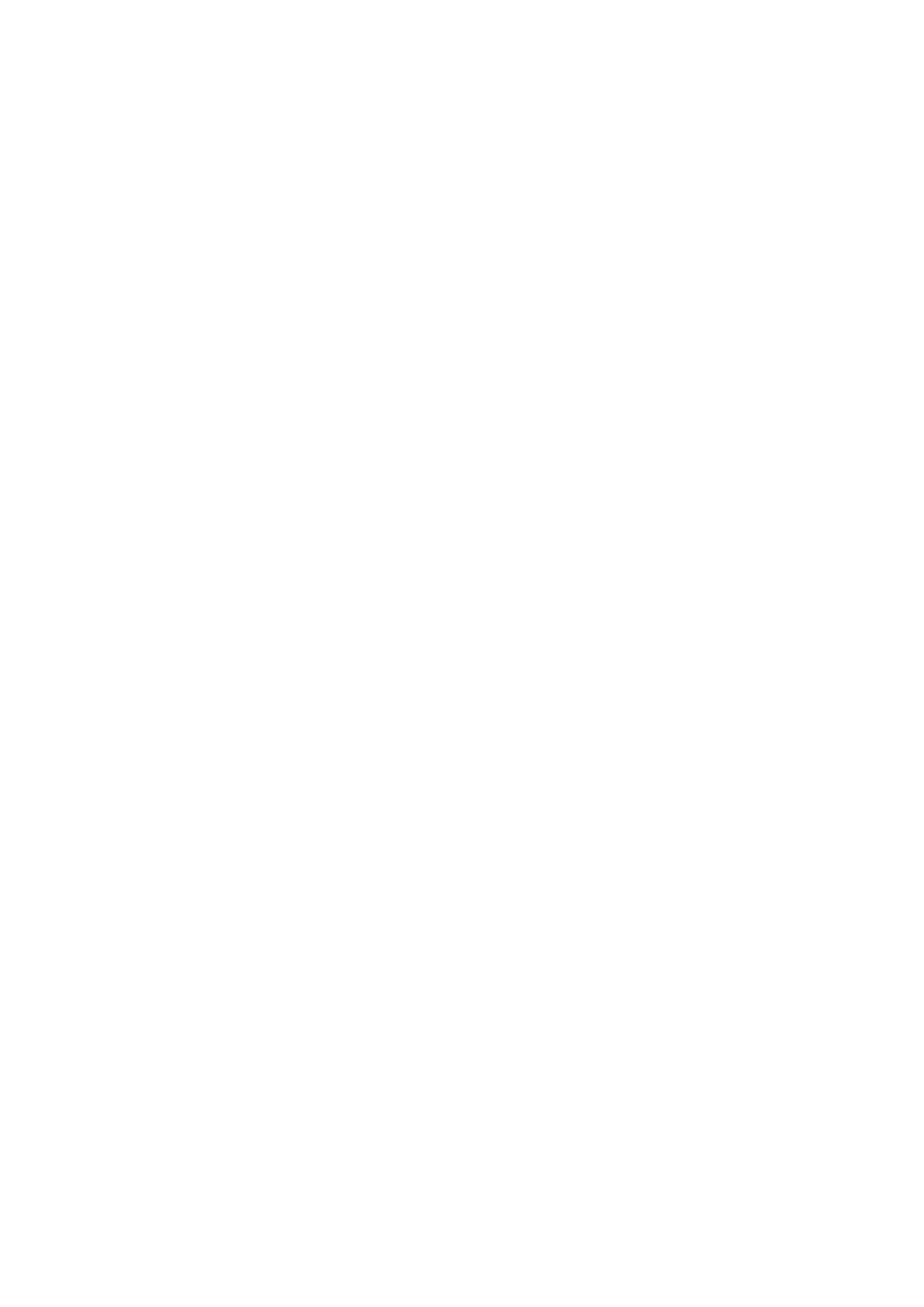## <span id="page-6-0"></span>**1 The Legal and Institutional Context in Germany**

§ 91 of the *Jugendgerichtsgesetz* (Juvenile Courts Act; JGG) requires that a young person serving a custodial sentence should be educated to "subsequently embrace a law-abiding and responsible way of life". The expectation in the case of adult prisoners is that attainment of the corresponding aim should be facilitated by maximum possible approximation to the conditions of ordinary life outside prison, by measures to combat the harmful effects of imprisonment (here the aggravation of aggressive behaviour and aggressive attitudes) and by help with reintegration into life in freedom. From one point of view, the debates as to the constitutionality of the present regulatory framework for juvenile custody, and likewise the future devolution of custodial practice to the individual German states, may be open to criticism with regard to the development of agreed standards for the support to be offered. In a judgement dated 31.05.2006, however, the Federal Constitutional Court laid down fixed parameters governing legislation to be enacted by the states on juvenile custodial issues, and in view of the funding debate it will be important to keep pressing for full observance of these requirements.

General background information for the positive special preventive component of juvenile custodial sentences is supplied in the form of the Sentence Plan, which is based on the detainee management assessment undertaken at the start of the period of custody. It includes e.g. information on accommodation, training, work, regime relaxations, and preparation for discharge. These individual sentence plans and practical support measures on the one hand, and higher-level support concepts on the other (e.g. concepts developed for the individual institution or department), together with associated start-up and follow-through organisation, collectively constitute the standard framework of reference for planning and scheduling aggression-preventive and -interventive targets and measures.

For state-run subsystems such as penal institutions and closed psychiatric institutions the concept of the "total institution" was formulated, denoting an establishment characterised in its notional extreme form by a high degree of segregation from the outside world, notably hierarchical and authoritarian leadership structures and living arrangements, and partially desocialising adjustment techniques. Additional features are the concentration of young individuals with negatively sanctioned deviant behaviour partially habitualised in the course of juvenile custody, the diminishing personal autonomy of detained individuals in consequence of unvarying daily routines, other-directed care and supply maintained by institutional systems (clothing, meals), extremely limited scope for autonomous living, and the automatically building dynamic of the sentence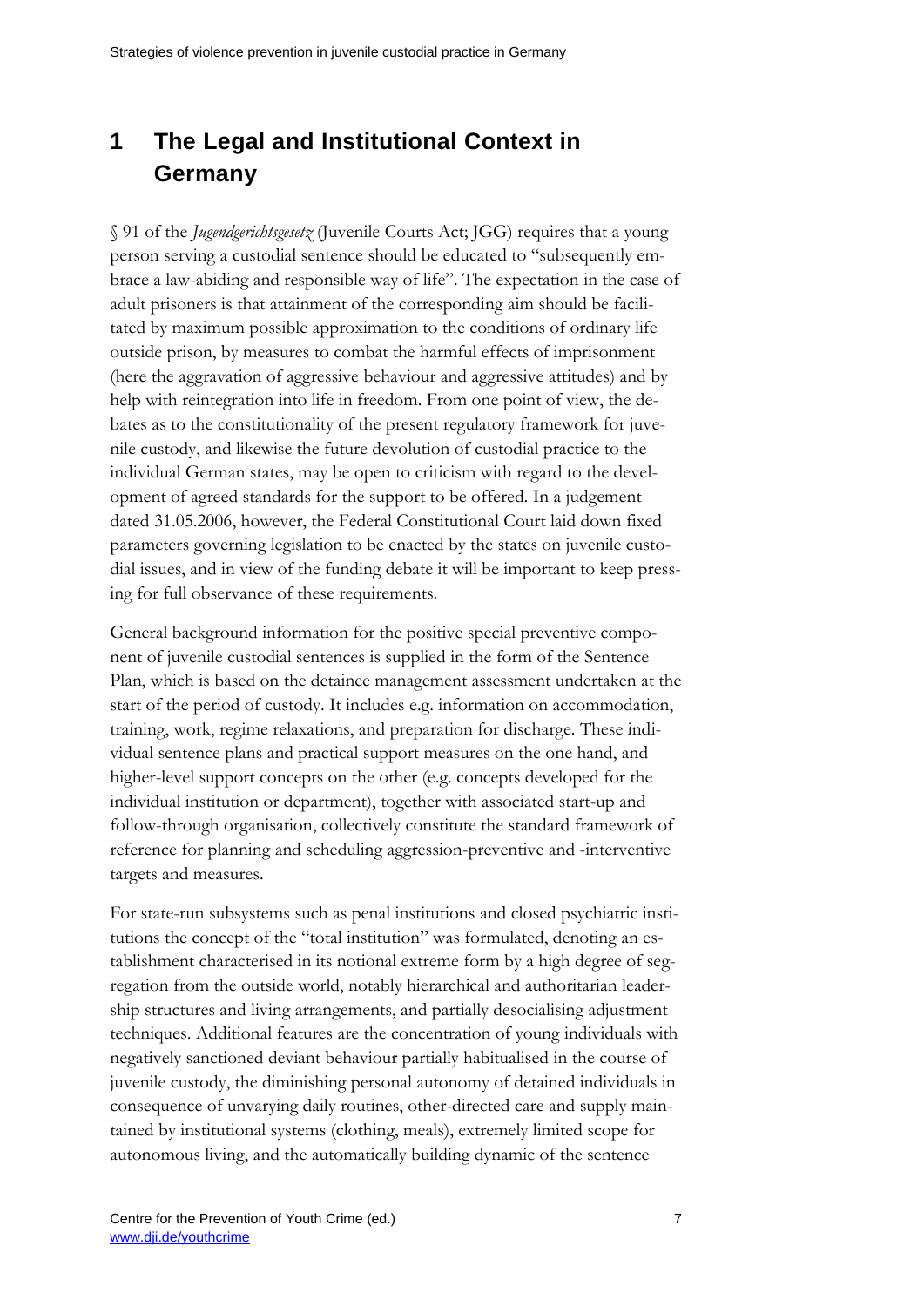history as something instituted by retributive justice, not by the child and youth services, with its well-documented generally punishing-and-caring approach. These structural impediments to provision of reintegration-focused, "socialising" and civilising support point to the need to avoid coupling violenceprevention measures during custody exclusively to measures for those detained, but rather, and as a matter of principle, to have due regard also to the structural prerequisites for educative action and to ensuring its sustainability. *Allgemeiner Vollzugsdienst* personnel (approx. = HM Prison Service) are by far the largest staffing category concerned, with duties centred in supervisory, educational and provisioning functions; given their physical and also social nearness to the detainees, they have a central role in the creation of a supportive atmosphere over and above the running of day-to-day institutional life. This group must be considered with particular care during the process of developing violence-preventive strategies for use in the context of juvenile custody.

## <span id="page-7-0"></span>**2 Aggression-Relevant Starting Situations of Young Detainees**

As of 31.03.2005, the 7061 individuals detained in juvenile custody (including those sentenced under § 114 of the JGG<sup>1</sup>) comprised 3422 *Heranwachsende* (18-20 age-group), 2912 adults (21-24 age-group), and only 727 aged 17 or younger. The latter represent a small minority – seldom exceeding  $10\%$  – of the total numbers in custody at any one time. While it is thus hardly appropriate to speak of "juvenile" detention in the strict sense, the Constitutional Court in a ruling dated 31.05.2006 expressly – and with reference to what it called *Heranwachsende* (18-20 age group) offenders who are at the *Jugendliche* (juvenile, specifically 13-17) developmental stage – emphasised the different natures of juvenile and adult custody and the special responsibility borne by the state for the continued development of the individuals concerned. Special mention was made of social learning and its particular importance for violence-prevention, and of measures to facilitate future integration into the world of work.

Four major detention-specific combinations of factors relevant to violence and aggression may be enumerated:

#### *a) Concentration of the norm-breaking peak of young individuals with a latent disposition to violence in a youth prison*

Their offence-structures display clear changes over the period 1980 - 2002. The proportion convicted of theft offences fell to 32%. Sexual offenders – subject of much public attention, but a small category – likewise made up a smaller

1 Jugendgerichtsgesetz (Jouvenile Courts Act)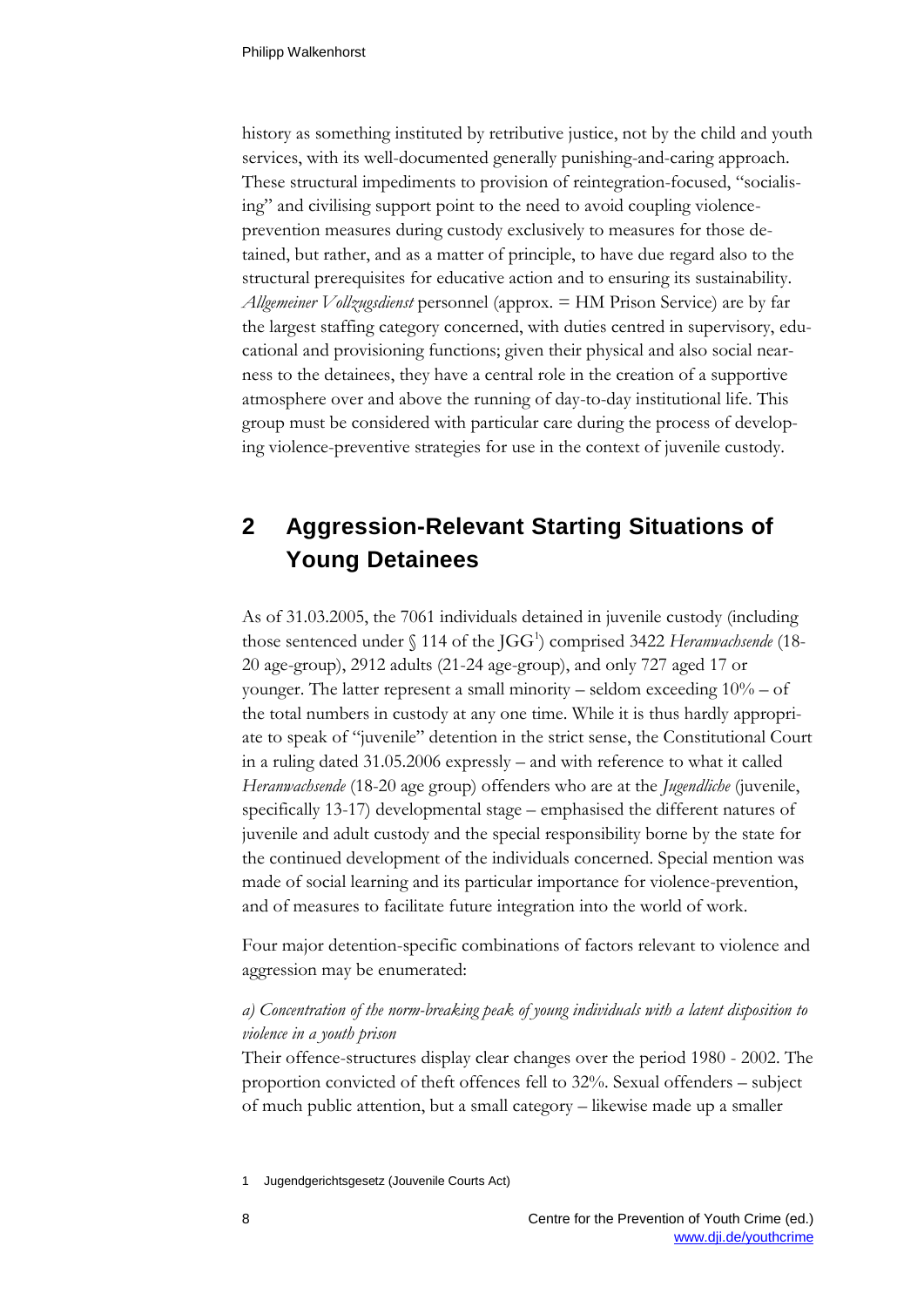proportion of the total (falling from 4% to 2.9%). Violent offences defined as robbery with violence and deliberate bodily harm showed steady increases (robbery with violence from 17.7% to 22.8%, bodily harm up from 0.6% to 15.3%). The proportion of manslaughter offenders in 2002 was 5.4%. Taking the figures together, the period defined above witnessed a near-doubling of offences of violence, from 25.5% to 46.4%.

Teaching and learning provision for young detainees is rated as generally unsatisfactory and representing little scope for positive stabilisation in the sense of social and vocational integration after release. With regard to male detainees there are reports of prior disintegrative processes (excessive aggression, school truancy, abandoned apprenticeships, persistently workshy attitude, sustained offending). The background for female detainees is characterised by problematic family circumstances, broken parental families, alcohol and medicinal drug dependence of both parents, exiguous material resources – though a few individuals had been massively over-indulged – violence within the family, early sexual abuse, drug-taking, spending-money prostitution, running away from home, spells in institutions, early criminality, and in some cases long offending records.

#### *b) Concentration of utterly disparate ethnic and national patterns of expectation and behaviour without adequate means of verbal communication*

In West German juvenile detention facilities, up to 20% of those in custody are *Aussiedler* (ethnic German immigrants) and a further approx. 40% are "non-Germans" (meaning foreigners and stateless persons). Given the large number of countries of origin represented – in the case of remand centres amounting to 60 and more – national and ethnic tensions can easily arise, and sometimes open conflict. Insufficient or non-existent means of verbal communication as a result of the multiplicity of languages and dialects, a host of differing religious affiliations and ritual requirements, dietary prescriptions and prohibitions affecting believing detainees, and differences between specific ethnic and/or religious identities are indicators of further conflict areas that can spark aggression.

#### *c) The substantial increase in the already high potential for violence inherent in the "free" drugs market in the subculture situation of "normal" youth prison custody*

The drugs problem among young detainees has worsened appreciably. Young persons held in custody following drugs-related offences amounted to 9.3 % of the total. These are not necessarily identical with the clientele of the addicted. The latter are estimated to constitute up to 30% of male and up to 70% of female detainees, or more depending on type of sentence. Under detention conditions, those who have not previously used drugs may become addicted. Potential triggers for aggression and violence include withdrawal phenomena and the consequences of drug-taking within the detention centres (pressure on relatives, friends and others to procure drugs and smuggle them in, indebted-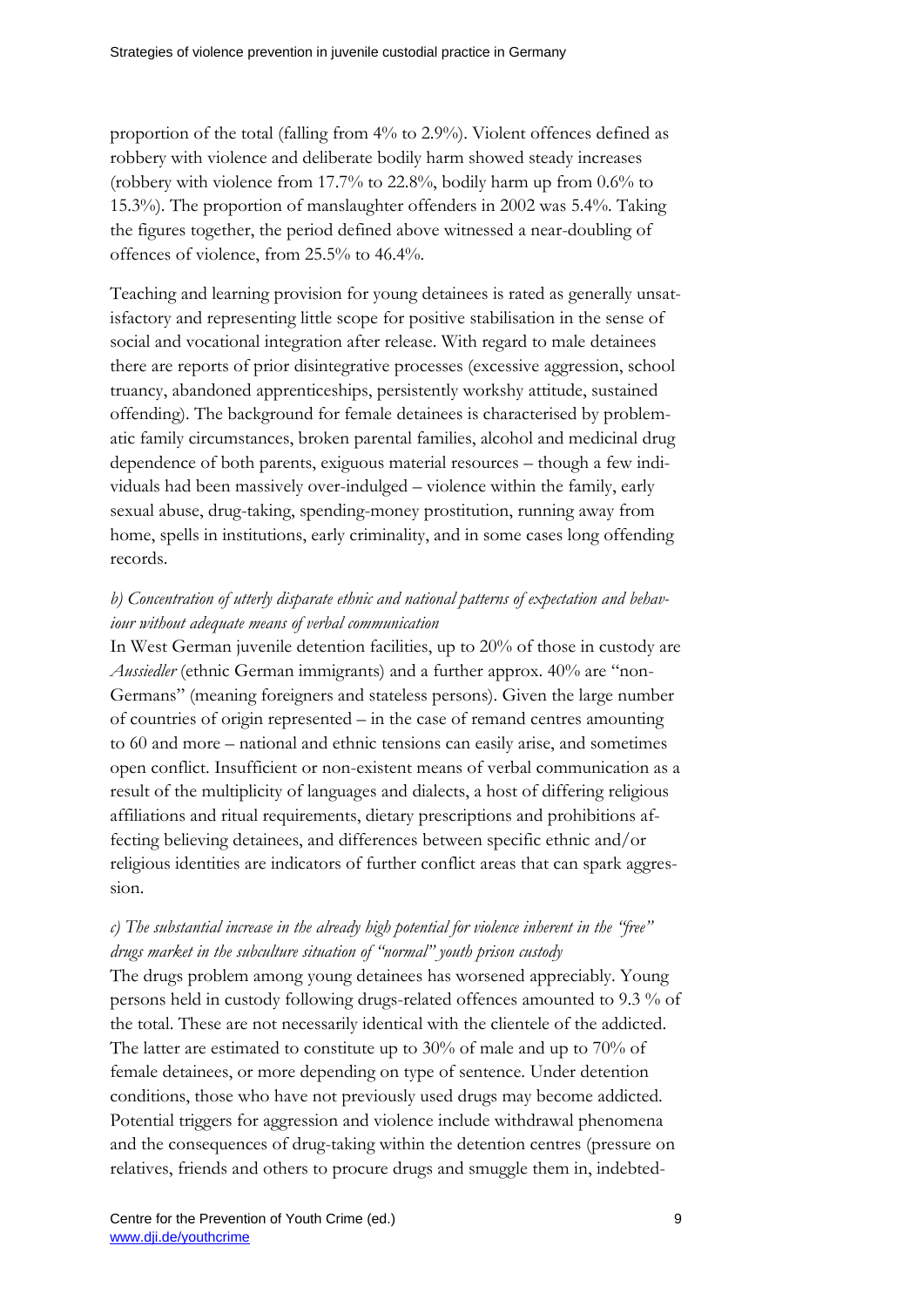ness to fellow-detainees as a result of the need to fund personal drug use, and the generally violent means used to collect these debts in the event of failure to repay them punctually).

d) The increase in the inherently high latent potential for violence to acquire attractiveness as a result of peer-group contacts in the subculture situation of youth prison custody

Over the course of a period in custody, groupings among fellow-detainees grow in social importance. Many activities are designed to win acceptance from such groups, which serve as models of context-appropriate behaviour. Breaches of the institution's conduct rules, criticism of staff and of rules, and aggressive conduct are all positively reinforced. Conventional social behaviour norms are rejected and/or subjected to negative sanction. It is uncertain whether these situative adaptation patterns persist after release in the sense of the layman perception of prison as a "school for crime". It is rare for young multiple offenders to be observed to completely avoid former, delinquent peer-group contacts after their release. The peer-group remains the most important identification group for many in the 18-24 age-groups, particularly among the unmarried. Substantial contingents of young detainees are virtually without prospects of returning after release to intact families or non-delinquent circles of friends. Potentially helpful partner relationships are broken off after a short period in custody. Contact with the family of origin is the exception rather than the rule for many detainees. This applied only to offenders on probation who had such persons to turn to in the first place. The problem of the failure during detention to stabilise such aggression-checking and/or pro-social behaviour patterns as may have been acquired points to the need for postcustodial mentoring in the sense described above. Heterogeneous educational backgrounds and the enduring burden of a record of offending mean that violence prevention in the custodial context must face the challenge of tailoring such programmes as may exist to suit specific target groups, and to adapt them to the perspectives of young detainees both while serving sentences and after release, so as to make mutual understanding possible and ensure transfer effects.

## <span id="page-9-0"></span>**3 Forms of Aggression and Violence in Youth Prisons**

One distinct category is represented by aggressive behavioural attitudes of young detainees that manifest themselves in violence-oriented offences or in everyday life and are brought into the custodial context by the individuals concerned after sentencing. A second category comprises (aggressive) behaviour patterns generated, or strengthened, by the structures encountered in a deten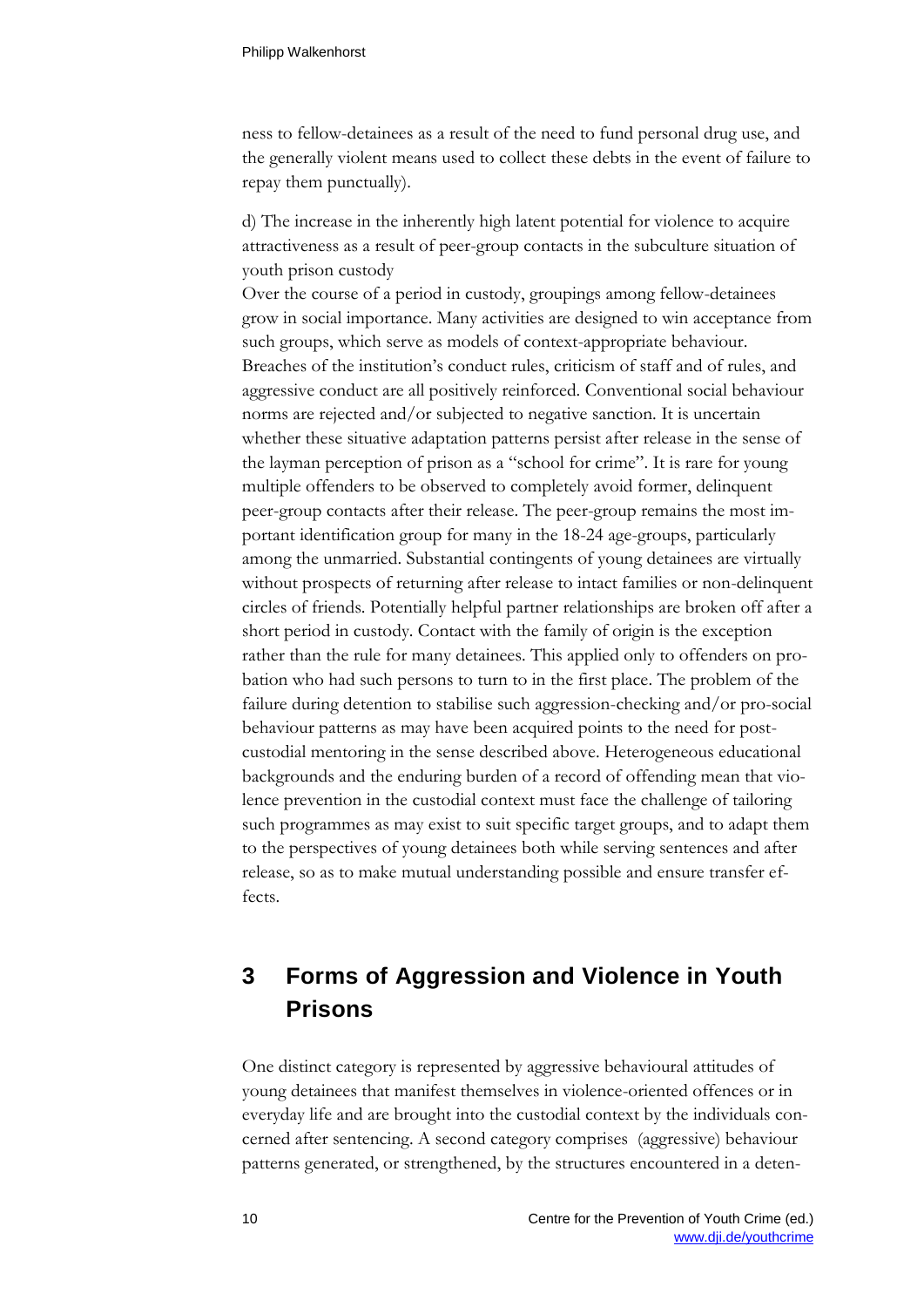tion centre. The constraints of institutionally underpinned conformity and subordination, and of a high degree of de-personalisation, disenfranchisement and subjection to administrative processes, may produce a fertile soil for the growth and persistence of subjugation, compensation behaviour and aggressive or violent behaviour. Thirdly, there is the possibility of violence transferred out of the institution and outliving the period of custody. Alongside aggression motivated by rage, irritation or frustration, forms of instrumental aggression are fostered by restrictions on the availability, and increases in the cost of, everyday things such as cigarettes, chocolate, toiletries, particular branded clothing items, etc., because possession of such goods confers status and acceptance but also fosters the propensity to take them (forcibly) from others.

Violence is liable to occur in any of the following personal and interpersonal situations within the communal structure of a detention centre:

- individual detainees alone (e.g. self-harm and wilful damage/destruction),
- detainees amongst themselves (e.g. forms of verbal aggression, bullying, threats of violence, forcible subjugation of weaker by stronger in the pecking order, blackmail, pressure on day-release detainees to procure drugs),
- detainees against staff (e.g. abuse, actual threats, mutiny, hostage-taking),
- detainees vis-à-vis outside persons (e.g. by arrangement with third party),
- staff against detainees ("doings-over"),
- staff amongst themselves.

There is almost no documentation of the forms actually taken by aggressive action and violence in juvenile penal institutions in Germany, or of the dimensions of the problem. Accounts of individual incidents, memoirs of former detainees and random empirical data together constitute the current state of knowledge. Phenomena reported as typical in custody centres include: initiation rites, brutal games, infliction of physical injury, duress used for enforcement of positions and roles in the detainee pecking order, forcible debt collection by means of beatings-up, robbery with violence, or destruction of property, if debtors are prevented by shortages of desired "consumer goods" (tobacco, drugs, alcohol etc.) within the institution's informal economy from keeping up with their debts – driven higher all the time by usurious lending rates – by pawning purchased goods; by sporadic incidents of destruction of accommodation, arson, and rebellions, all as reactions to what are perceived as unacceptably oppressive intrusions into personal rights and freedoms and personal privacy, and sometimes homosexual rape or sexual coercion (primarily in juvenile detention centres, if at all). These acts of violence make up a very small proportion of all norm breaches that become known and incur sanctions within the institution (between 1 and 2%). Of those in turn only a small proportion come to the knowledge of the prosecuting authorities. The presumption must be that there is a large area of silence within which acts of violence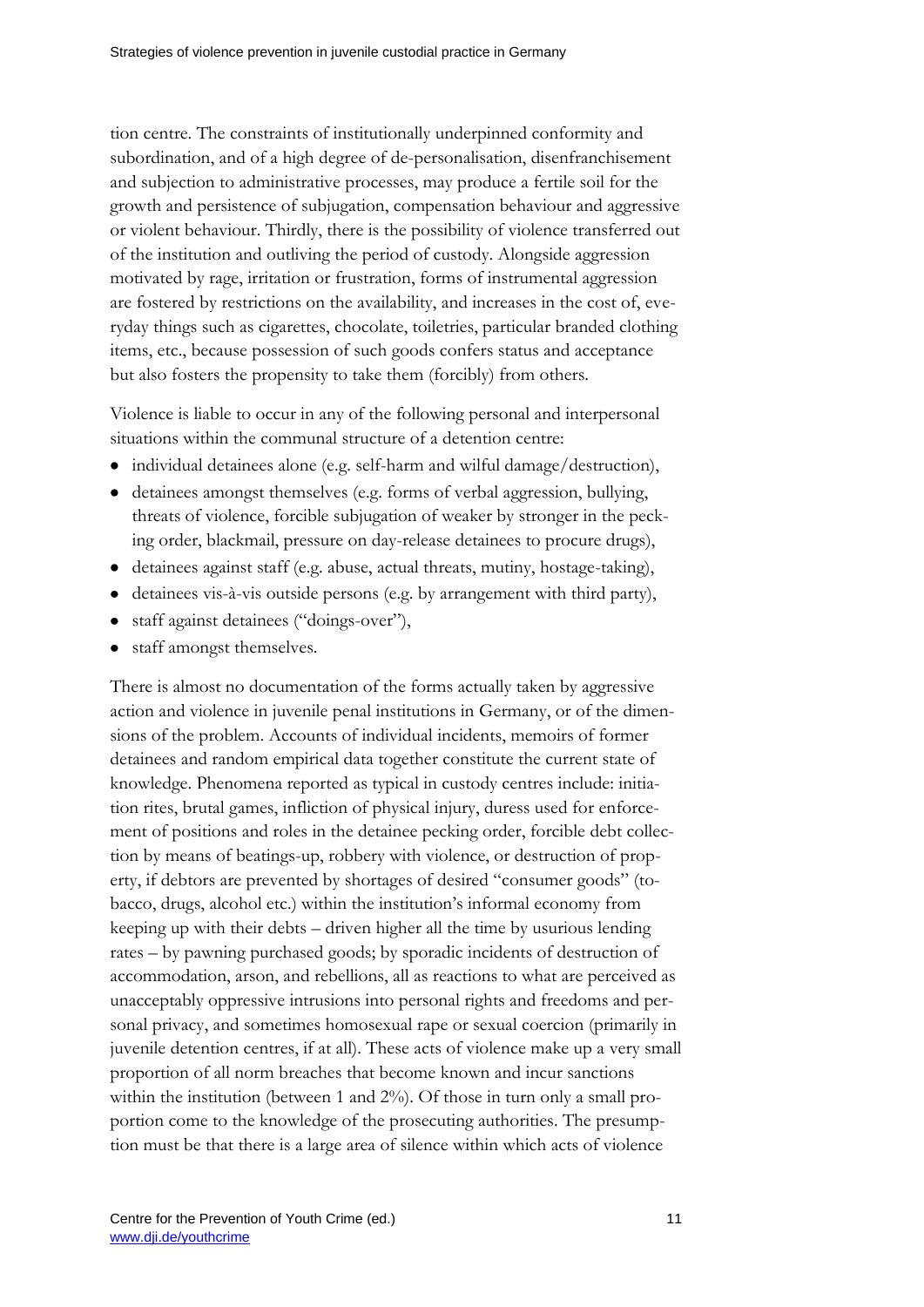committed by detainees against each other, and by staff against detainees, are hushed up and/or condoned within the subculture.

The degree to which violence-related structures and interactional patterns are preserved and consolidated depends to a significant extent on two determinants:

- behavioural dispositions and previous experience of violence that have been brought into the subculture from outside;
- measures taken by the institution to counteract a hostile atmosphere or climate of violence (regime relaxations, participation and involvement for detainees).

One component of aggressive acts and use of violence in the juvenile detention context may be diagnosed, even if it still eludes precise definition, as a reaction to conditions encountered*,* and may in appropriate cases be influenced through modification of the conditions under which detainees are held.

A further four factors appear to contribute to the entrenchment of subcultural structures and the associated violence-related interactions:

- Overcrowding of detention centres in combination with diminishing staffing and material resources (increased stress levels among staff and detainees alike, deterioration of the general atmosphere, leading to heightened aggressiveness),
- tighter security (under political pressure and/or following local "incidents", e.g. assaults on staff by detainees),
- additional problems occasioned in their turn by the multiplicity of non-German-speaking detainees of different cultural background (concepts of honour, severely limited scope for verbal communication between the different ethnic groups etc.),
- the increased proportion of drug addicts and of those sentenced for drugdealing, two groups particularly responsible for importing previous subculture experience into the institutions from outside.

Detainee practices that involve smuggling drugs and substitute substances, manufacturing them and/or dealing with them, and acts of self-harm, can also be understood as expressions of boredom, escapism, and rebellion against the institution's conventions on behaviour.

## <span id="page-11-0"></span>**4 Strategies for Violence Prevention and for Encouragement of Pro-Social Behaviour**

Youth prisons currently take widely differing approaches to the issue of prevention and intervention in relation to violent behaviour. It has been generally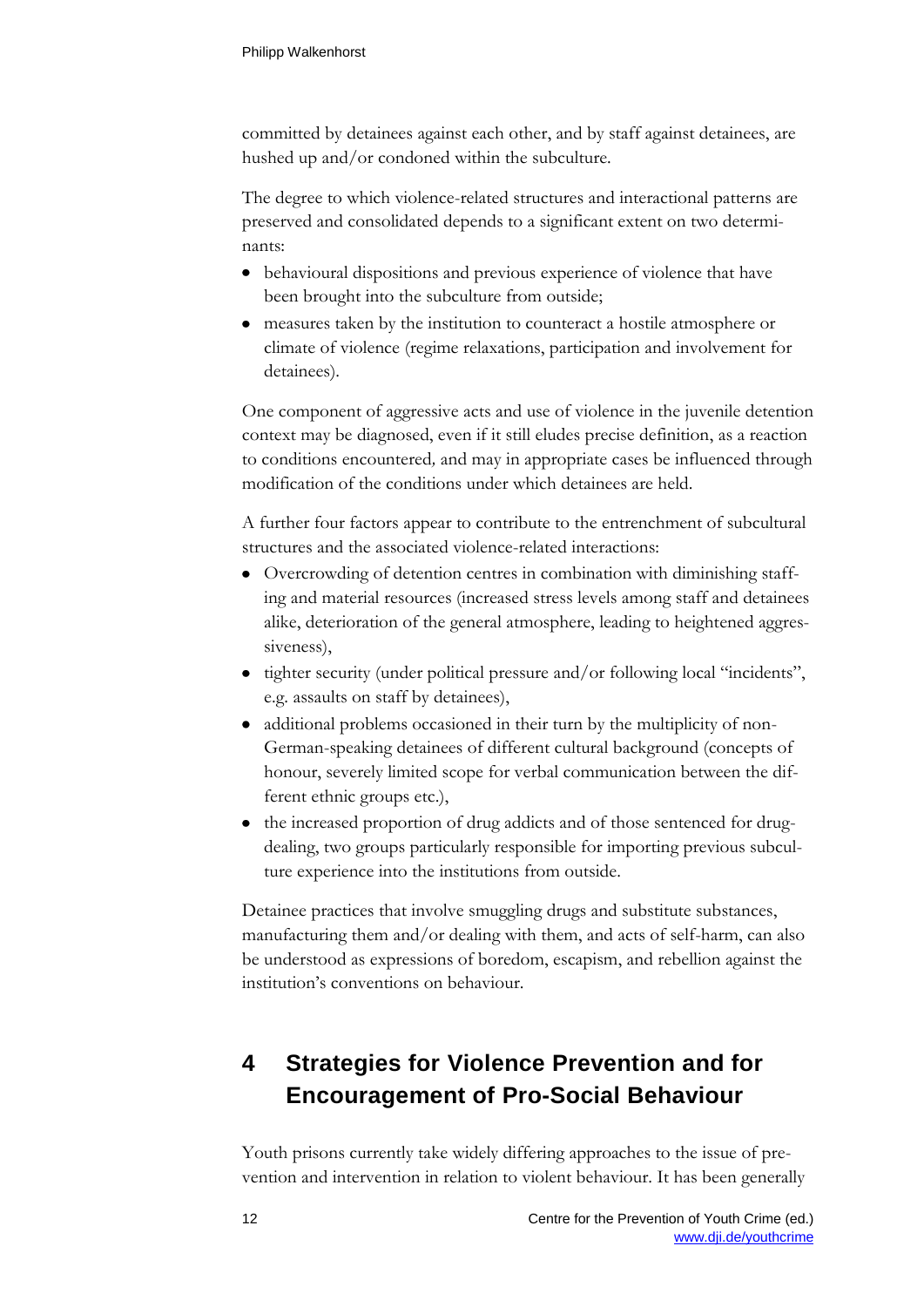rare, in juvenile detention, for policy to be based in practice on fully-fledged (educational) "strategies" for prevention of violence and promotion of prosocial behaviour. However, there certainly are instances of individual concepts being applied in various institutions, departments and residential groups, also arrangements for defined offender groups (sexual and violent offenders; drugdependent offenders). Within the context of wider strategies, there are a number of ways of engaging directly with problem behaviour, including the following:

- institutional approach: in part, through provision of dedicated departments handling sexual and violent offenders, some of them with relevantly qualified staff (e.g. the youth prisons JVA Adelsheim, JVA Wiesbaden);
- methodology: the use of aggression-specific interventive and preventive methods (e.g the anti-aggression training given at JVA Hamelin and in modified form in other German youth prisons), also of resource-guided concepts for reinforcement of existing pro-social behavioural dispositions;
- concept development in the form of more ambitious, theoretically underpinned experiments in communal living as a (pro-)social learning environment (e.g. the "just community" at JVA Adelsheim);
- programme-related actions such as the creation of groups of aggression offenders monitored by psychologists (e.g. JVA Iserlohn), or programmes teaching how to reduce boredom and frustration-causing factors in daily life and leisure, but also through disciplinary measures and sanctions (using the scope given for this by the existing house rules, by means of temporary suspension of leisure time, or exclusion from learning opportunities, vocational training or leisure programmes).

Indirect strategic approaches include the following types:

- system-related: e.g. attempts (where reasonable prospects of success exist) to gain a school or vocational qualification with a view to enhancement of the prospects for lawful breadwinning after release (available in almost all institutions), or elements of transition management aimed at improving the circumstances in which detainees live after release (e.g. JVA Wiesbaden, the "Projekt Chance e.V." (Project Opportunity Association), as an aftercare project for young ex-detainees released on completion of their sentence or released early without probation mentoring, or the MABIS-Projekt in North Rhine-Westphalia), or, again, the establishment of networks linking institutions, the youth services, educational providers and employers, and in conjunction with this the opening of institution gates to movement both inwards and outwards;
- staff-centred: projects and programmes leading to further qualifications (e.g. professional ethics workshop for *Allgemeiner Vollzugsdienst* [Prison Service] staff trainers in North Rhine-Westphalia, or continued professional development for staff on topics of "Communication-Cooperation-Decisionmaking" at JVA Rockenberg).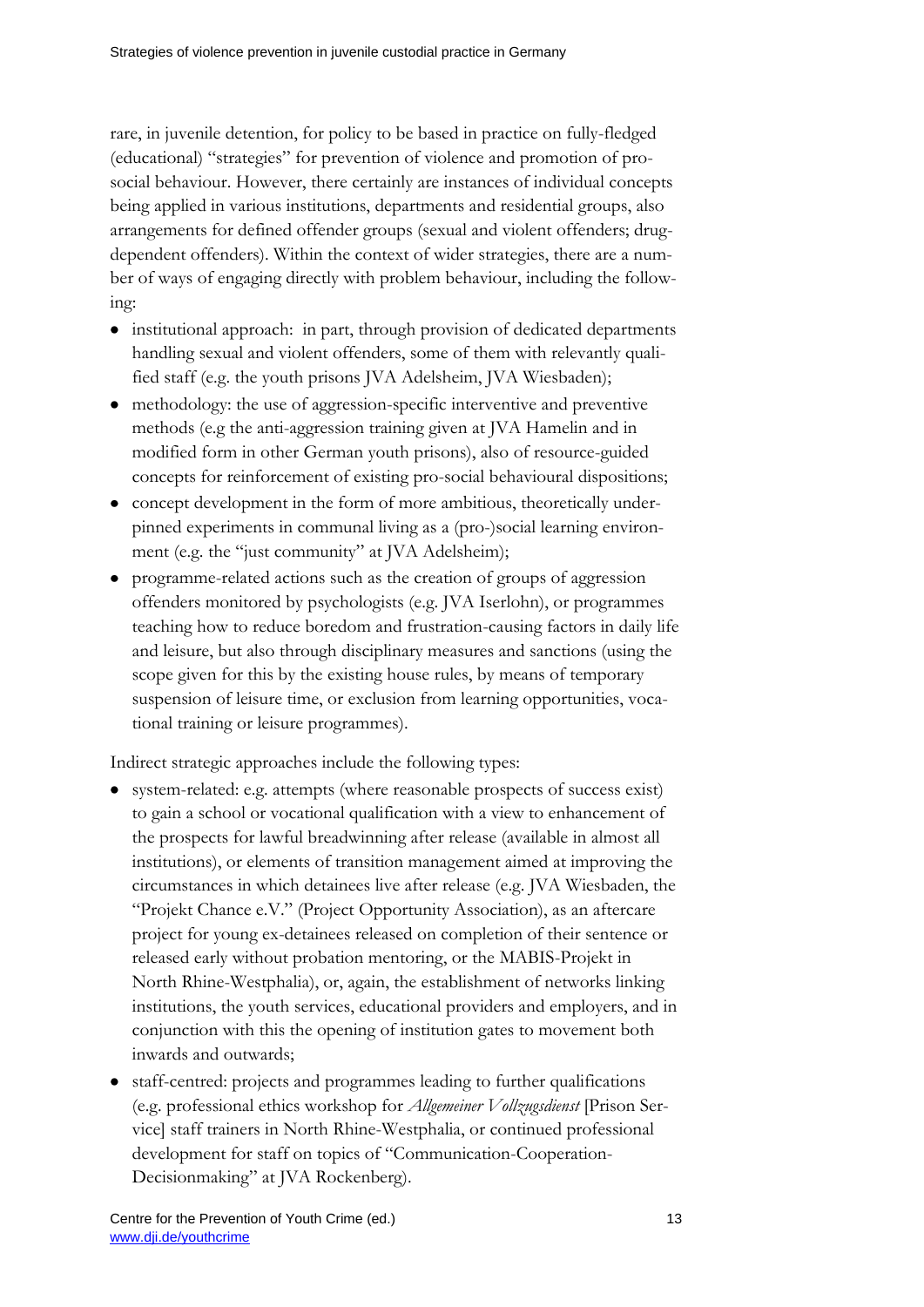Many such activities being barely documented, there is a need for much research on current practice. Systematic evaluations of the various preventive and interventive approaches used during custody are almost non-existent. With regard to actual practice in psychosocial prevention and intervention, there is talk of "well-meant actionism", but no verifiable impact studies can be adduced. (Team) supervision, Balint groups and similar in-service staff mentoring are only sporadically encountered. One major problem is the inadequate flow of information both internally and between institutions, and similarly there is widespread failure to engage in mutual exchange of experience and ideas with schools, educational support providers, and the (residential) facilities run by the youth services. Increased stringency of surveillance (e.g. following attempted breakouts) and growing distrust between staff and detainees – even after granting the importance of a sense of safety and security for everyday institutional life – are consequences that jeopardise all efforts to humanise the custody experience, turn it to positive ends, and promote reintegration into society after release. Together with acute staff shortages, diminishing material resources and increased political pressure, such developments point to a return to favour of a type of custodial care that accords primacy to security and discipline, albeit bringing in its wake a corresponding intensification of subculture violence.

## <span id="page-13-0"></span>**5 Targets and Target Groups for Aggression-Prevention and -Intervention During Custody**

*Erziehungshilfen* (socio-educational provisions) in the present context may be described as provisions co-constructively empowering the recipient to live life with due regard for his or her own rights and freedoms and for those of other human beings, to earn money lawfully even under suboptimal conditions, and to enter into and remain in satisfying and mutually supportive social relationships. The guiding principle of educative action during custody is Article 1 of the German Constitution: "Human dignity shall be inviolable". No form of aggressive and/or violent behaviour that harms others can be compatible with this principle. Over and above this key philosophy, a number of aggressionspecific prevention and intervention objectives can be enumerated: avoidance and inhibition of antisocial, aggressive conduct, positive reinforcement of appropriate and desirable social behaviour, and acquisition and control of social behaviour by learning from models. Proposals for a juvenile custodial practice designed to promote positive social attitudes and to reduce aggression cannot be submitted in isolation from its ambivalence about its own nature and ambivalent interpretation of the educational injunction enshrined in § 91 of the *Jugendgerichtsgesetz* (Juvenile Courts Act). Given that the basic thrust of juvenile custodial sentencing is "punitive" and disciplinary in character, it is important to emphasise the "transforming" character of the educative measures that are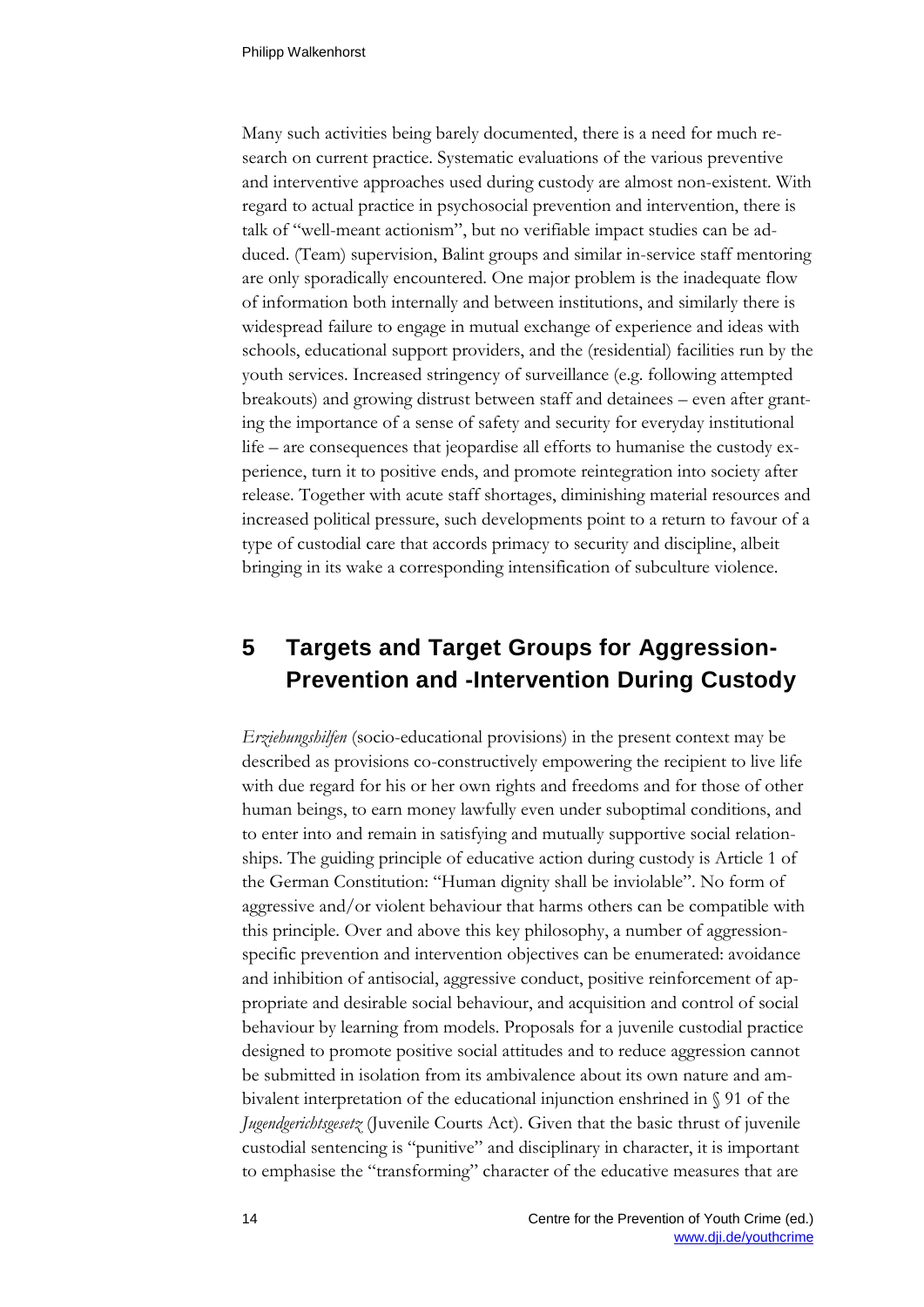to be deployed. It is not a matter of young detainees adapting to given surroundings and institutional routines: the points of importance are attainment of personal maturity, responsible decision-making and autonomy, active selfdirected learning and socially creative integration in life after discharge. It is not enough to respond to conflicts, quarrels, acts of violence with formal disciplinary sanctions alone: these things need above all to be worked through and made use of during the period of custody, with the help of mediation, conflict resolution and victim-offender mediation/dialogue, as learning opportunities for behaviour options for use in freedom.

The distinction made above between aggressive attitudes brought into custody from outside, those partly generated by the conditions encountered in custody, and those that are brought away after custody ends, demonstrates the need for prevention and intervention strategies during the period of custody to take proper account of relevant circumstances prior to and subsequent to that period. This is largely a question of tertiary-stage prevention and intervention, because rule-breaking and offending (in many instances undetected anyway) have already been committed prior to institutionalisation and have been accompanied by their respective learning effects.

The direct target groups and dialogue partners in violence-preventive work in juvenile detention centres, viewed in terms of a biopsychosocial explanatory model, are in the first place the young detainees themselves and then their codetermination bodies, as the forum in which the broad theme of aggressive and violent behaviour used to impose the demands of self-interest, i.e. instrumental aggression, but also expressive aggression as a consequence of inadequate control, needs to be talked through again and again. They have to be made fully aware of the non-negotiable primacy of the civilised norms of community life under custodial conditions as elsewhere; they have to witness life with this priority lived out before them in exemplary and credible fashion and, furthermore, asserted and enforced, through the instrumentality of appropriate institutional, departmental and residential-group norms and specific support programmes, by interventions which set out to encourage, but also do not shrink from setting clear limits. Great importance attaches also to the men and women staffing the institute (particularly those of the Prison Service, who have the most constant and closest contact with the young detainees, but also the professional practitioners from education, psychology, medicine and social education, and the chaplaincy team): in theory, all these individuals work in close harness, their contributions meshing, with the overall task of shaping the institutional custody experience in everyday practice in a manner consonant with the upholding of human dignity, implementing this ideal through needful methodical actions based on daily mutual consultation. Those with directorial responsibility for institutions, and corresponding control over the custodial period's balance of empowerment and restriction, will either need to be persuaded of the opportunities, side-effects and unlocking of material and per-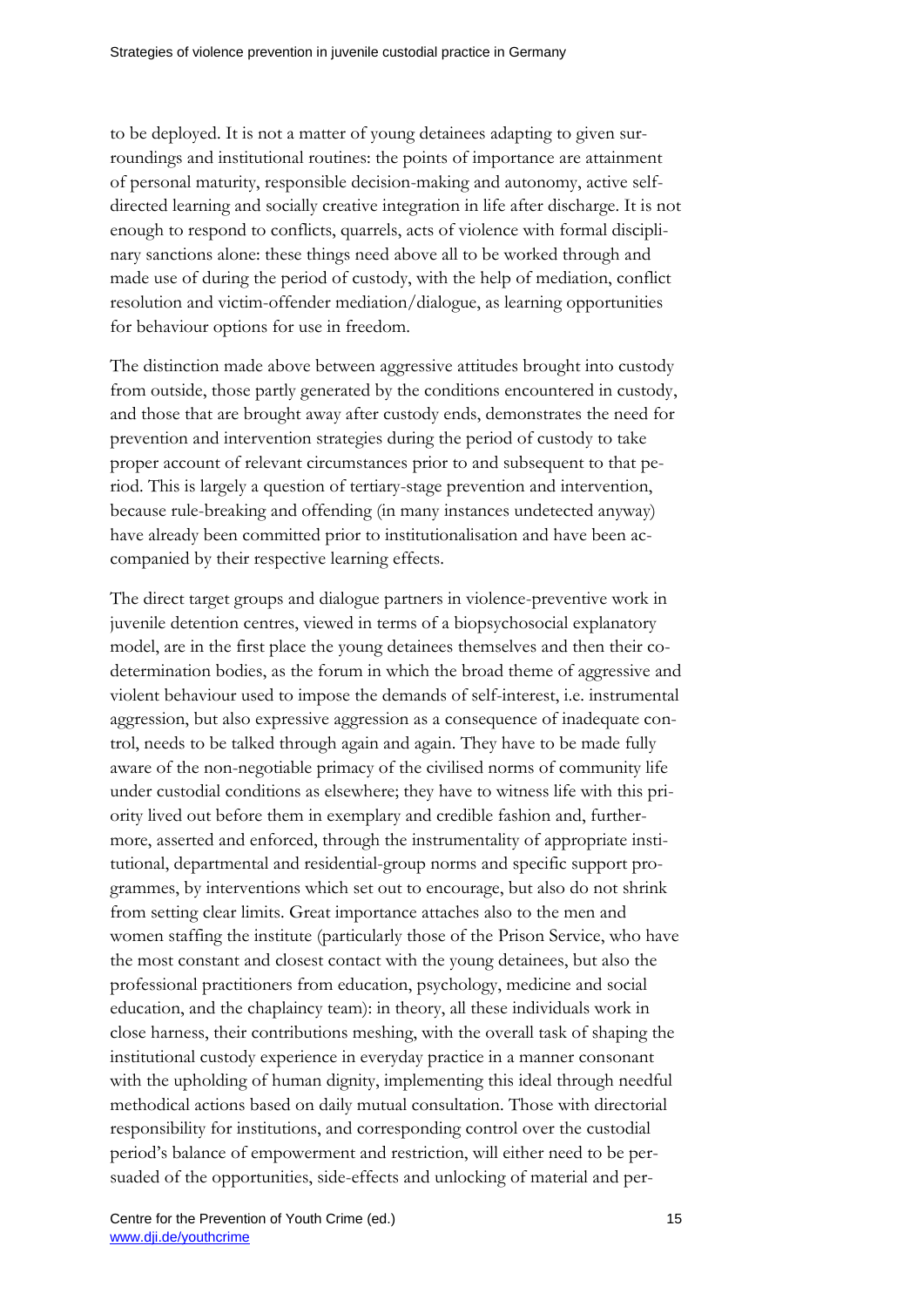sonal resources that flow from violence-preventive custodial policy, or, as the case may be, offered support in their espousal of plans of action tending in the same direction.

Target groups for indirect approach notably include the *Anstaltsbeiräte* (approx. = members of board of governors), who in their capacity as representatives of the public are in a position to support violence-preventive interventions and innovations and to call attention to failings and support needs. Further groups in this category are parents, relatives and associates of the young detainees, in as far as they are capable of exerting constructive influence on the respective detainee's social integration. The personnel training centres attached to the individual state judiciaries have the expertise to brief Prison Service personnel – whose role is crucial here – on the priority assigned to prevention of aggression and violence, on principles of diagnosis, mediation and conflict resolution, and on intervention strategies. The federal states' Ministries of Justice*,* and in some cases the regulatory authorities, are important negotiation partners with regard to the granting of human and material resources for purposes of constructive custodial sentence design and of initiation and management of (educational) innovations relevant to the development of an "opportunity sentence" with violence-preventive characteristics, and at the present moment relevant also to the impending new legislation in the wake of the decisions on federalism. The relevant Ministerial bureaucracies must refrain from setting up the templates for the federal state legislation on youth sentencing either as economy models or – in variants that hasten to anticipate the demand – so as to provide a "tough regime", and instead follow the guidance of the Constitutional Court by structuring them "with particular regard to supportive effect", and also to put real effort into convincing departmental colleagues of the rightness of this approach. Particular attention should be paid to all violencepreventive and -interventive measures and planning opportunities, as freedom from violence and freedom from fear are the essential foundations for the reciprocally determined objectives of the realisation of social integration as the purpose of sentencing and of the state's protective duty to ensure the safety of all citizens.

Training establishments, employment providers and other institutions must be involved as far as at all possible in the reintegration of young detainees after release and must be encouraged to offer training or employment to these young people along with assurances of professional mentoring, with the aim of stabilising their first attempts to settle into norm-compliant work habits and social behaviour patterns. Probation officers and the youth services can contribute to the stabilisation of acquired positive behavioural dispositions by providing counselling and help in finding accommodation, indicating opportuni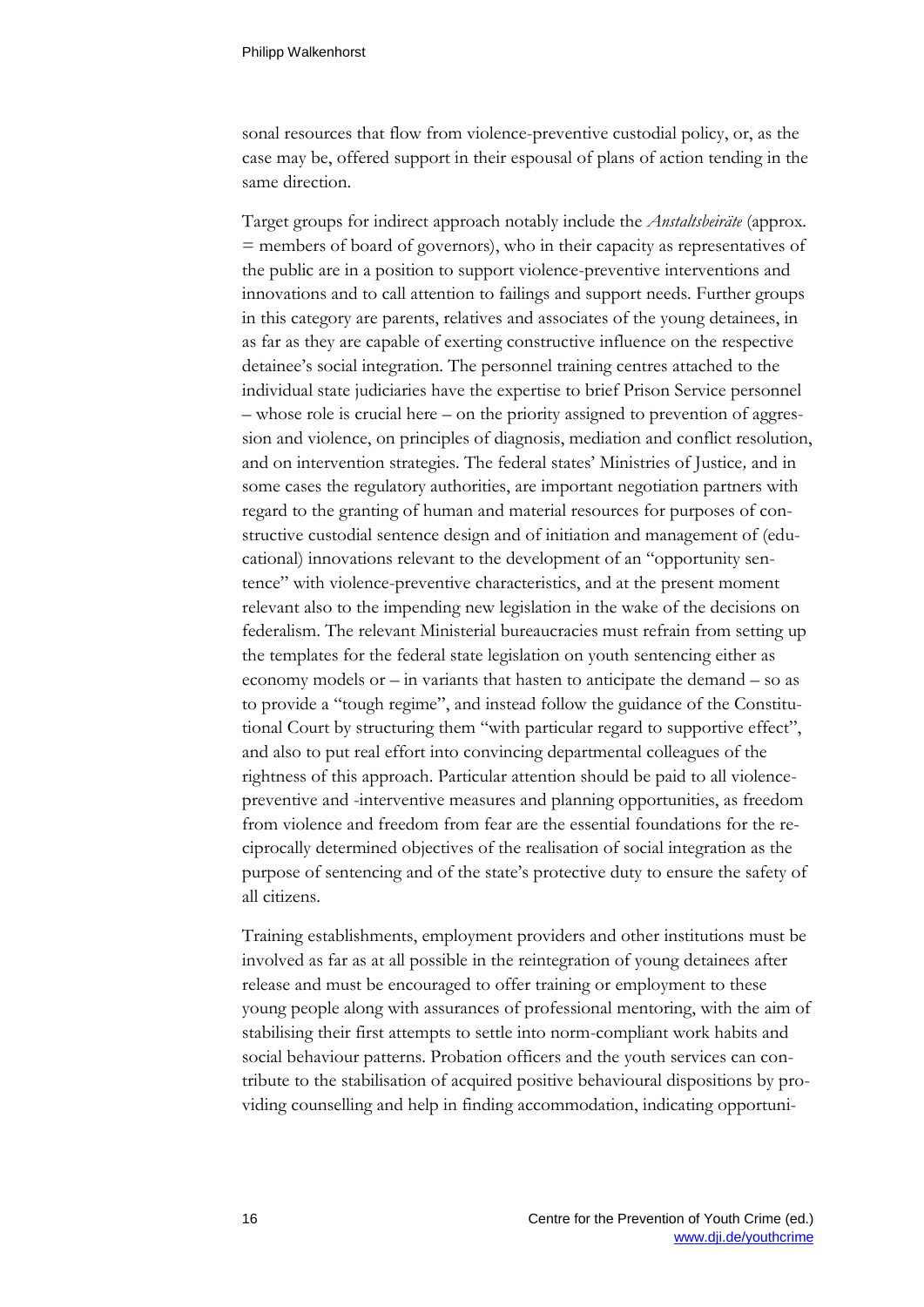ties for work and employment, debt regulation, and help in coping with everyday conflicts<sup>2</sup>.

Politicians, the media and the public are important dialogue partners, who – most of all at this time of the federalism debate, the consequent need for new legislation, and also some problematic moves towards a more rigorous crime policy (*Kuschelpädagogik* [approx. = "soft on crime"]) – need to be persuaded of the desirability and sustainability of supportive, qualitatively excellent, comprehensive detention services in line with the modern understanding of effective schooling and residential special education. They also need to have it demonstrated to them that the associated requirement for appropriate staffing and equipment is reasonable.

Sponsoring bodies both inside and outside the schools system are cooperation partners, particularly in areas with severe social problems, when it is a matter of using a detention period to gain knowledge of the early origin, maintenance, and reduction or abandonment of aggressive and/or violent behavioural attitudes, then feeding such knowledge into educational practice outside the custodial context and advice about avoidable errors in educational practice with available expert knowledge. Where there is sufficient identity of interest, schools and higher education institutions can offer fruitful cooperation in the development, trialling and evaluation of sustainable, setting-specific approaches to violence prevention and intervention (e.g. JVA Iserlohn and Dortmund University).

## <span id="page-16-0"></span>**6 Prospects and Perspectives for Violence-Preventive Action in Juvenile Custodial Practice**

The multiple causation of the development and persistence of aggressive behavioural tendencies necessitates a systematic curricular basis for the actively violence-preventive learning content transmitted through juvenile custodial practice. Concentration on academic or vocational qualification alone is relatively ineffective. In view of the known existence of a "hidden curriculum", of substructures running contrary to the official supportive intentions and the concomitant behavioural norms, and of generally dissocial everyday experience and subcultures, the scope available to such dispositions must be reduced and positive options offered.

<sup>2</sup> Holthusen, Bernd/Schäfer, Heiner (2007): Violence Prevention Strategies in the Child and Youth Services in Germany with Reference to Young People Aged 13 and Up. Download: www.dji.de/youthcrime.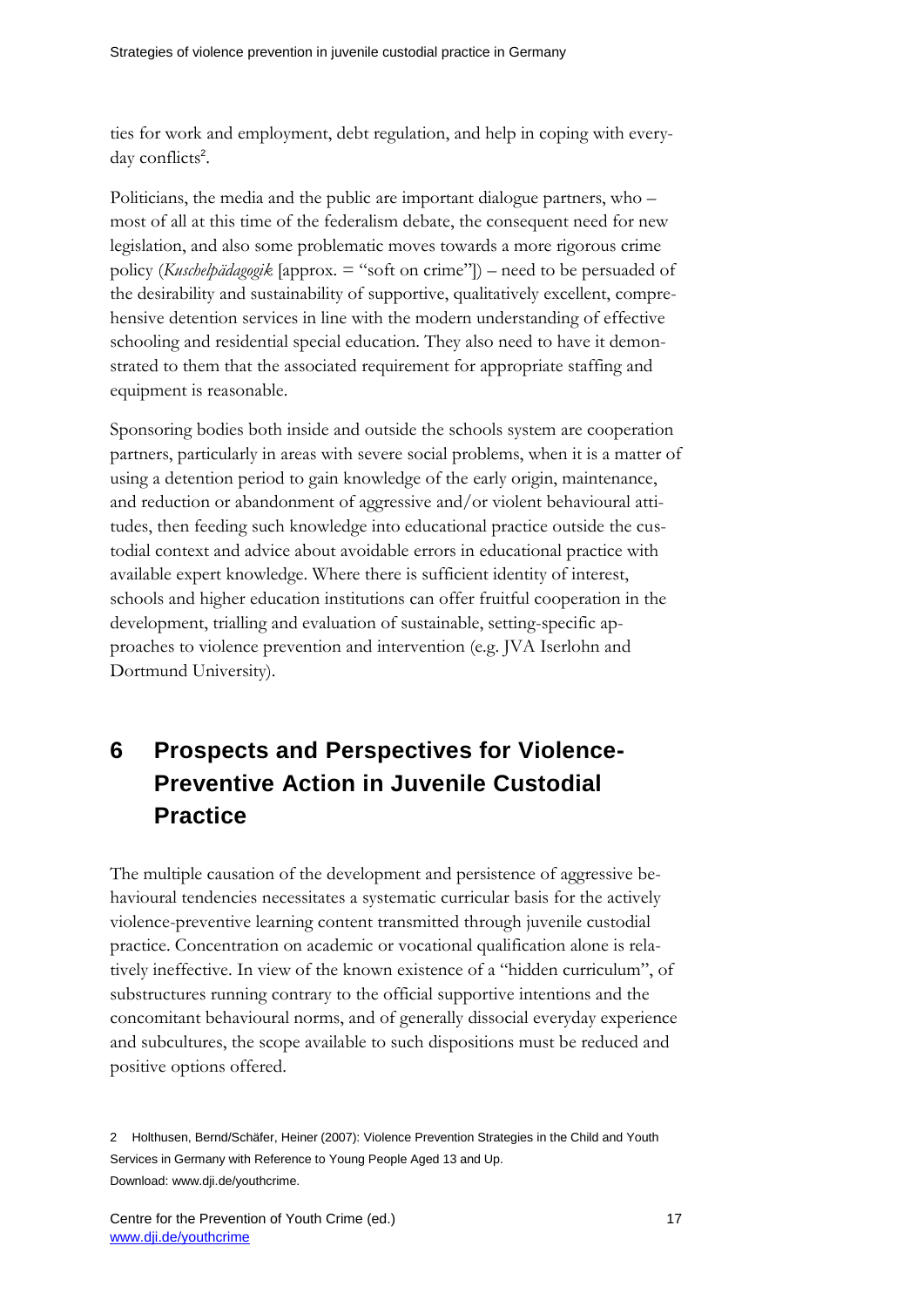Elements of a (pro-)socially oriented curriculum for the target group of young detainees in a *direct* sense – that is, aiming to reduce dissocial and reinforce (pro-)social, or at least non-aggressive behaviour – are:

- Information on the standards and guiding principles of current law and of its implementation,
- addressee-oriented study of the ethical and normative foundations of human social life and information on the direct and indirect effects, costs and benefits associated with socially appropriate, norm-respecting behaviour in everyday life,
- fully detailed information on the official behavioural norms and expectations applying in the institution, the reasons for them and the modalities of their enforcement,
- provision of opportunities to influence these ordinances,
- information on all factors linked to the development and persistence of aggressive/violent behaviour (including that occurring during detention),
- study of the consequences of aggressive behaviour for victims and in addressee biography,
- confrontation with neutralisation techniques and uncritical downplaying of personal violent behaviour, personal guilt and restitution,
- systematic training to develop behaviour patterns incompatible with aggressive behaviour, delivered in the context of specific training programmes (anti-violence training, social education, also first-aid courses etc.).

*Indirectly* the concern here is with all content elements relating indirectly to introduction or stabilisation of non-aggressive and/or (pro-)social behaviour, for example:

- Course material leading to academic and vocational qualifications to improve lawful earning prospects following release from custody,
- With a judicious degree of detainee cooperation, active promotion of meaningful ways of occupying unstructured free time (and combating boredom) within the centre's daily routine,
- intensive language tuition, aimed at cognitive differentiation, increased range of perception and interpretation, and a counteractive effect to prison jargon, tuition for German detainees with restricted linguistic code as well as for others who have an immigrant background and poor German,
- Physical and relaxation training for body awareness and sensitisation to the functioning and integrity of the human body,
- ethical sensitisation using everyday content, for familiarisation with alternative value judgments and situation-readings (value-clarification concepts or similar),
- Provision of multiple opportunities for positive self-experience by way of pro-social, norm-compliant, non-aggressive activities and commitment (ar-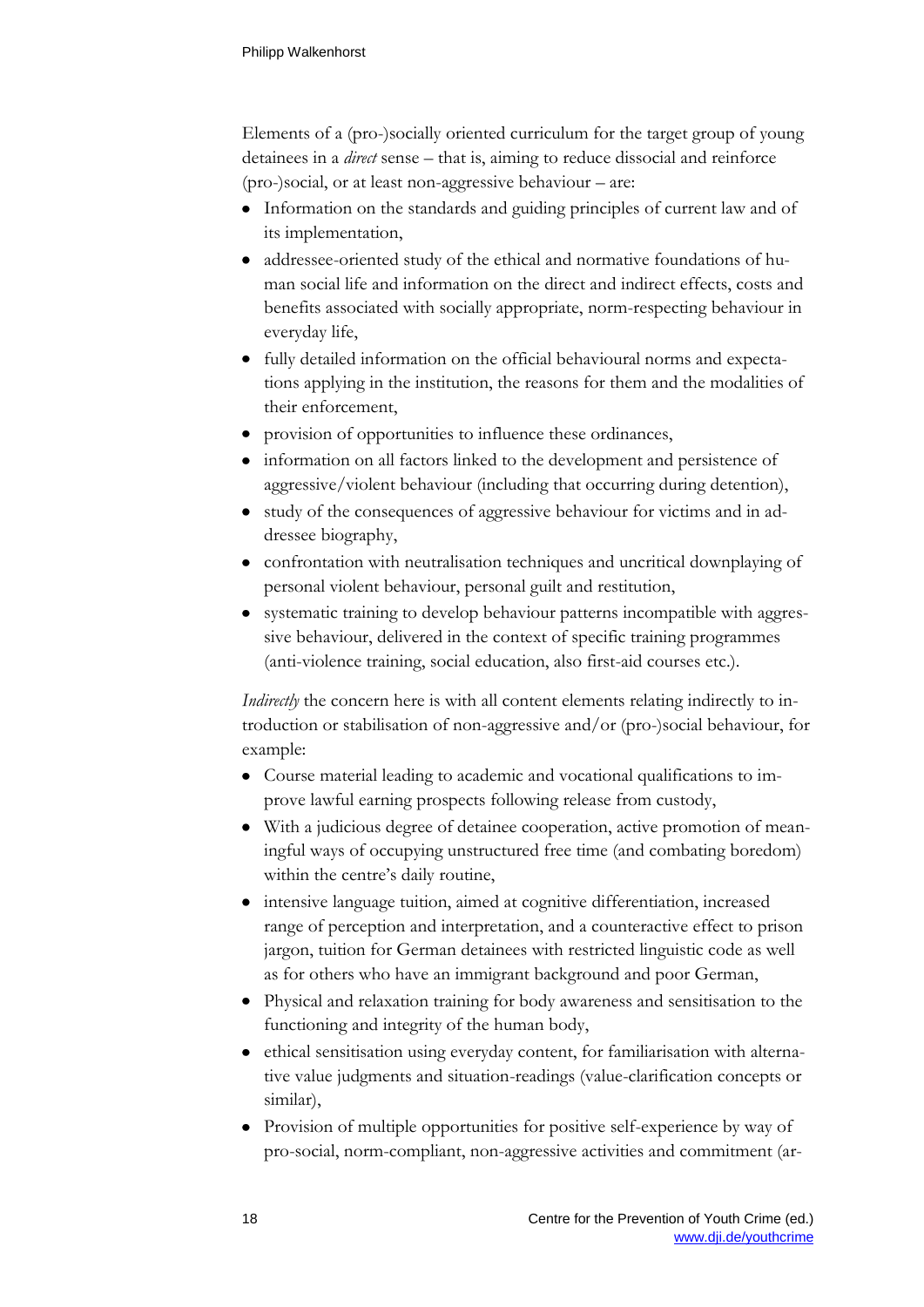tistic/creative, sporting, handcraft-related, and through participation in competitions, inside or outside detention),

- Development of perceptions of differentness by opening the detention centre to bring about frequent encounters with "ordinary", well-integrated, non-delinquent young persons from backgrounds similar to those of the detainees, for familiarity with models of socially integrated, non-violent living,
- Arrangement of situations allowing detainee groups to take responsibility, free of direct staff involvement, for structuring their daily activities, and creation of situations of self-proving, such as those currently being trialled in the "Just Community" project at JVA Adelsheim,
- with a view to the post-release period, survival techniques, which must be both lawful and realistic, for coping successfully with everyday life including the contingencies of unemployment and homelessness, and provision of helpful contact details for useful institutions and organisations.

Education (in the broader and narrower senses) and development support in juvenile custody amounts to "making it possible to learn" in the sense of limited corrections (learning how to learn, learning to remedy school weaknesses, read, write, do sums, organise one's day; learning how to cope with life, modify one's social behaviour, handle stress and aggressive impulses constructively, break the drug habit; learning to work and keep on working, learning that such learning can be successful, that one has something to show for it, receives recognition, etc.). Creating and continuing to provide such learning opportunities can make sense only if the professionals concerned are themselves convinced that it makes sense. Educational methodology can only be valid when it is underpinned by the educational ethos and by the fundamental positive conviction that young detainees have the capacity to develop and the positive ability to learn.

Pedagogical work with young people in detention centres, like the educational effort in general, is essentially relationship work – with learners whose capacity for relationships has been impaired. Conditions on the ground are if anything inimical to relationship-building, given the pattern of transfers within and between institutions, and the lack of aftercare provision. Pre-release preparation, mentoring / contact support at release, and the crucially important "aftercare" stage need continuity on the personnel level – but is by no means always assured. The assessment and balancing of the roles of juvenile detention centre, youth services, probation service and educational therapy service urgently needs continuity of balanced supervision and support during and after the period of custody.

For dealing with expressive forms of aggressive behaviour, the following methodological points are recommended: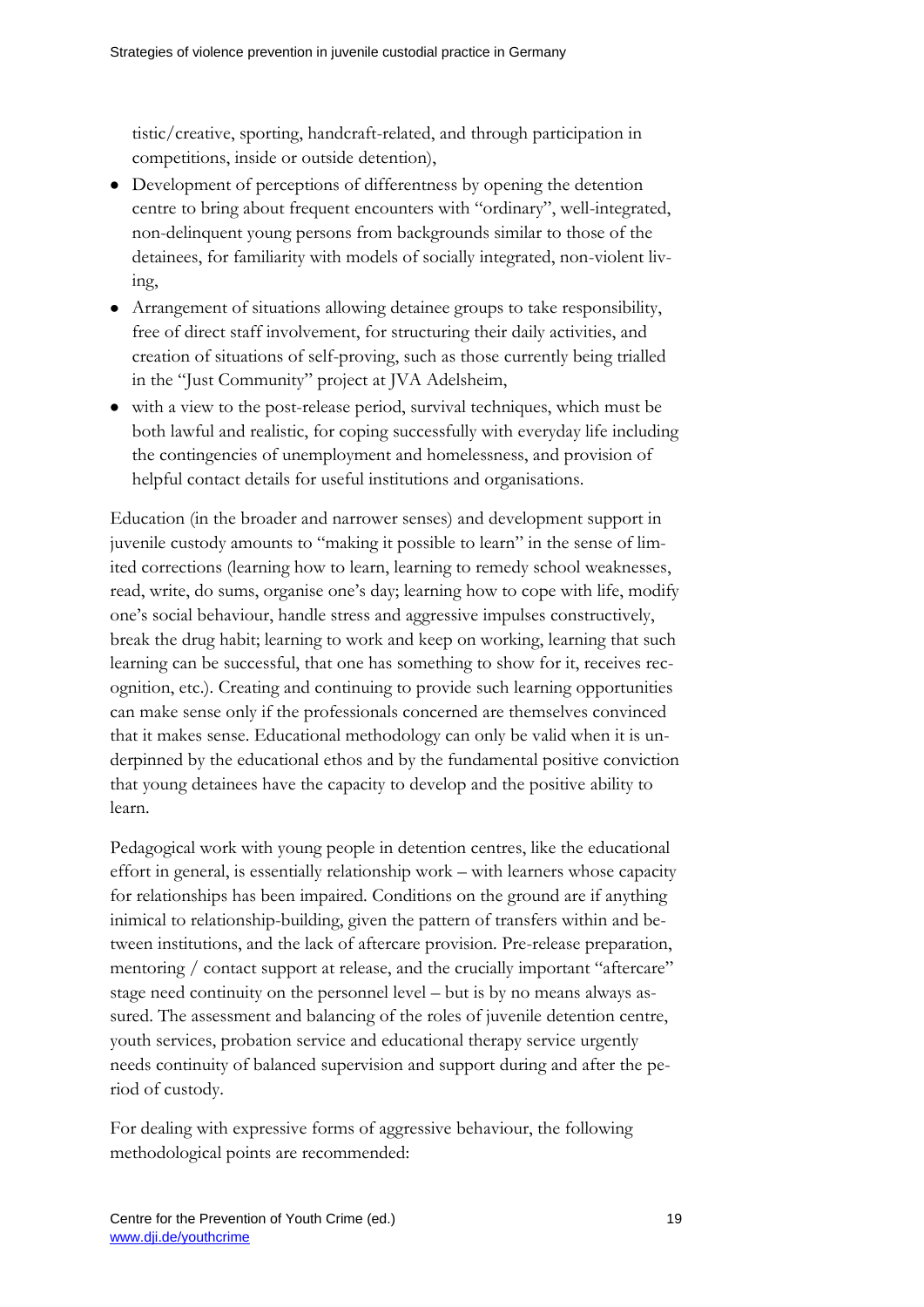- use of specific training programmes aimed at control of impulsiveness, rage and irritation, and unwarranted readings of situations, also at the development of self-control and of alternative conflict-coping strategies, relaxation procedures in conjunction with constructive stress management,
- extensive use of sporting, "fair play"-requiring activities aimed to develop rule observance and self-control as well as improving prospects of social integration through introduction to sports clubs after release,
- judiciously balanced use of essentially encouraging educative techniques (praise, encouragement, support, regime relaxations etc.) to reinforce normappropriate social behaviour and of limits-defining interventions (reminders, exhortations, criticism, punishment) in response to unacceptable norm breaches,
- grasping of every opportunity given by normal everyday communication for early recognition and prevention of ill-feeling or conflicts in the sections and residential groups, also use of everyday conversational exchanges to provide detainees with feedback on conduct and to influence attitudes,
- appreciation that the everyday social contiguity in the institution offers scope for routine daily training in social behaviour modes with corresponding feedback loops, e.g. through the writing of student reports and the like,
- clear reduction of avoidable frustrations and disappointments in the institution's everyday life (artificial shortages/overpricing of purchasable goods; reduction of boredom and vacant time, particularly over weekends and statutory holidays),
- provision during leisure hours of wide range of animative activities to achieve reduction of violence-conducive, unsupervised, unplanned and unaccompanied media consumption resulting from boredom,
- accommodation in residence-group units to promote sense of responsibility and constructive handling of everyday frustrations and annoyances, but with the staffing ratio kept at level sufficient to inhibit the development of negative subcultures,
- self-review by all contributing professionals focusing on their own coping behaviour and role-model performance together with the effects of their behaviour on the young detainees,
- involvement of parents, guardians and relatives and partners, if any, in order to sensitise them to progress in detainee conduct, also to activate stabilising networks for the post-release period.

For containment of instrumental forms of aggression the priorities are*:*

- systematic identification of detainees using such techniques,
- deployment of linguist staff in sections in which languages other than German are being used as an instrument of domination,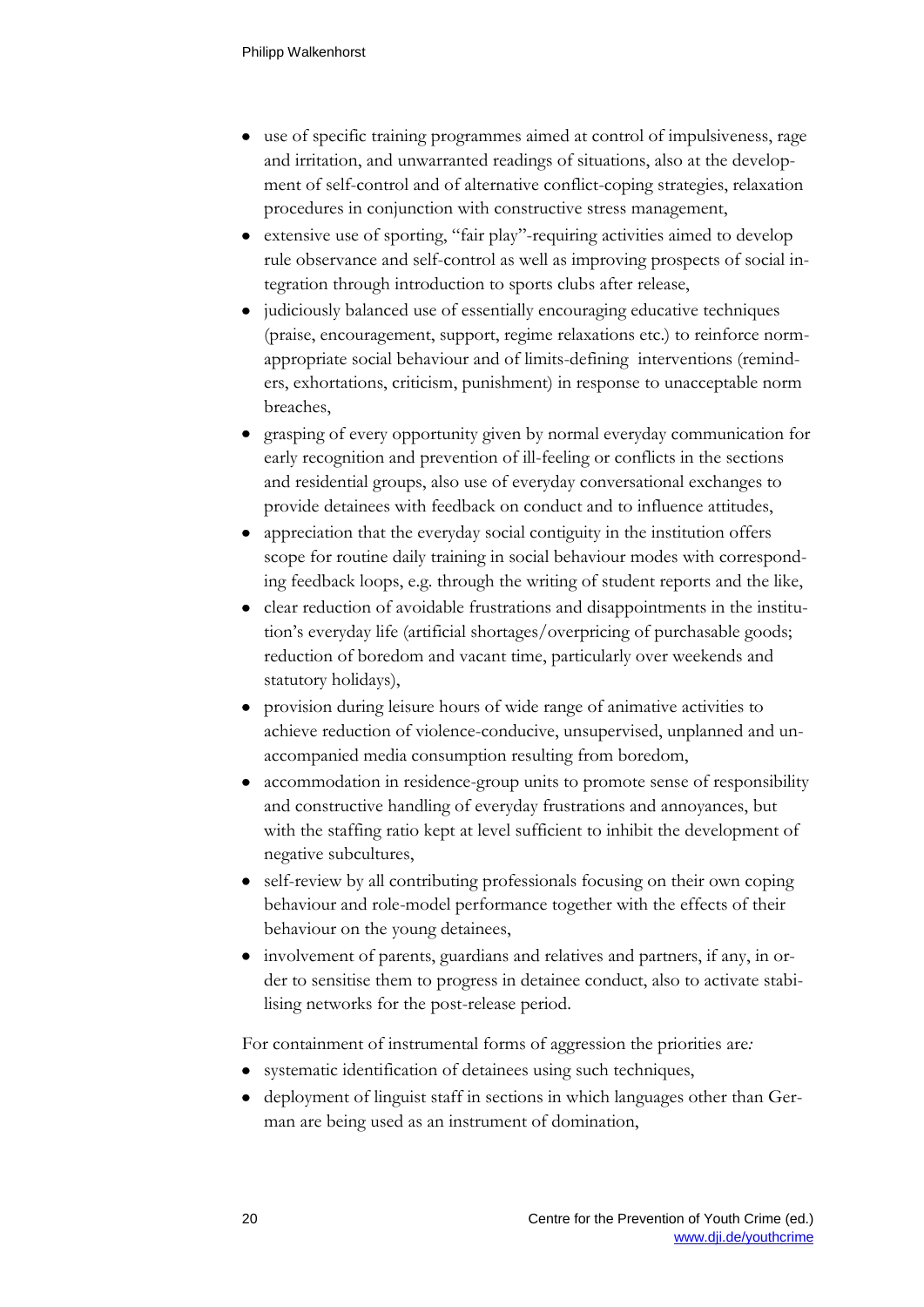- coordinated passing on of information and use of agreed procedures by all professionals concerned, to preclude playing off of any one professional against others,
- duty of openness and provision of clear information to detainees as applicable in the event of their behaviour becoming subject to special surveillance and checks,
- as a matter of course, readiness to use available learning and support programmes in line with conditions imposed by the institution,
- immediate penalising of proven attempts to subjugate or blackmail,
- temporary solitary confinement / segregation of any detainee exceptionally active at subculture level,
- maintenance of relations with the young detainees as far as possible on a level that ensures good mutual understanding – with a view not least to early and accurate assessment and interpretation of developments when they occur.

In the case of all the considerations presented here, the effects that must be reckoned with are effects of social desirability of behaviour displayed in the compulsorily imposed setting of a detention centre, a different matter from a "true" reform of attitude and behaviour. They can probably never be wholly eliminated. Some hope attaches to the fact that custodial practice designed to meet the educational needs of minors and the 18-20 age-group can convey the special value and importance of credibility and the actual persuasive of the work carried out daily by the staff members. This means that in violence prevention the target group is not the young detainees alone, but includes the professionals equally, in their efforts to make detention into a supportive environment. Accordingly, these final remarks include a reminder of the essentials of violence-preventive custodial management on the part of centre staff. The key points are as follows: the development of full conviction with regard to the staff member's personal educational task and its fulfilment to professional standards at the respective workplace; principled aversion to violence, aggression, bullying, lack of respect for other human beings, racism and extremism on the part of the institution's staff; the staff member's own behaviour to be unambiguous, to be professed and practised in unity with colleagues, in real-life situations visibly pro-social and respectful of human dignity; systematic inculcation of non-aggressive and non-marginalising use of language; the teaching and practice of techniques of de-escalation and mediation in everyday conflict situations; training in recognition of positive behavioural developments occurring in individual detainees; competence in using the precision instruments of professional feedback communication; specific command of the developmental psychology and developmental education theory relevant to the 16-20 agegroups and of the educational challenges posed by this cohort and of the support strategies appropriate to it; and observance of a humane coherence and consistency in the support component of detention, qualities that constitute his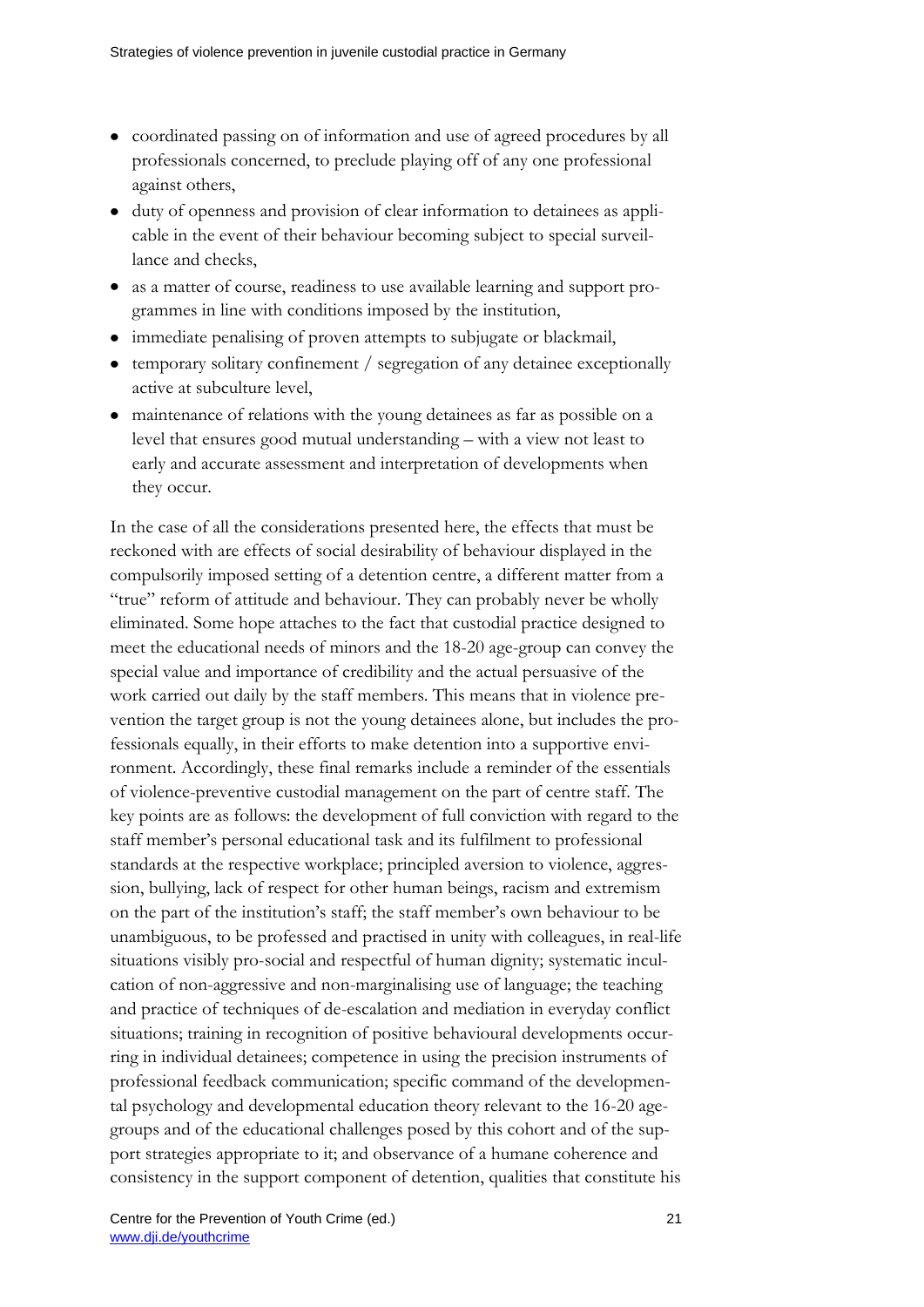or her individual – and on occasion pro-social – deviation-preventive, creative contribution.

From the long-term perspective, it would be advisable, while maintaining the justified considerations of safety and public order as foundations of a supportive and reintegration-oriented approach to juvenile custodial practice, to align such practice, in its functions of prevention and control of aggression and violence and of promotion of non-aggressive, if possible also actively pro-social forms of behaviour, with a revised self-definition as "good schooling", in the sense of good preparation for a punishment-free, lawfully conducted life in freedom. With this self-definition, the educational principle – as an incentive to learning, as a provider of (pro-)social learning opportunities – acquires a new interpretation that is both appropriate for our time and appropriate to the basic developmental psychology of the 16-20 age-groups, one that aims above all to encourage appropriate and non-violent behaviour and accords only a secondary emphasis to limits-setting, the prevention of inappropriate behaviour.

#### <span id="page-21-0"></span>**7 Literature**

- Bundeseinheitliche Verwaltungsvorschriften zum Jugendstrafvollzug AV d. JM of 15. December 1976 (4412 - IV B. 48).
- Bundesministerium des Innern und Bundesministerium der Justiz (ed.) (2001): Erster Periodischer Sicherheitsbericht. Berlin.
- Bundesverfassungsgericht (2006): 2 BvR 1673/04 of 31.05.2006. [\(www.bverfg.de/entscheidungen/rs20060531\\_2bvr167304.](http://www.bverfg.de/entscheidungen/rs20060531_2bvr167304)html). Accessed 23.07.2006.
- Dünkel, Frieder (2003): Situation und Reform des Jugendstrafvollzugs in Deutschland. In: Recht der Jugend und des Bildungswesens, vol. 51, p. 335-351.
- DVJJ-Bundesvorstand (ed.) (2004): Eckpunktepapier Anforderungen an ein zukünftiges Jugendstrafvollzugsgesetz. In: Zeitschrift für Jugendkriminalrecht und Jugendhilfe, vol. 15, p. 209-214.
- Eisenhardt, Thilo (2005): Dissoziales Verhalten. Frankfurt/M.
- Essau, Cecilia. A./Conradt, Judith (2004): Aggression bei Kindern und Jugendlichen. München.
- Faltermeier, Josef (1993<sup>3</sup>): Prävention. In: Deutscher Verein für öffentliche und private Fürsorge (ed.): Fachlexikon der sozialen Arbeit. Frankfurt, p. 729-730.
- Fend, Helmut (2000): Entwicklungspsychologie des Jugendalters. Opladen.
- Geißler, Erich Eduard (1982<sup>6</sup>): Erziehungsmittel. Bad Heilbrunn.
- Giesecke, Hermann (1996<sup>5</sup>): Pädagogik als Beruf Grundformen pädagogischen Handelns. Weinheim.
- Goffman, Erving (1981<sup>4</sup>): Asyle. Über die soziale Situation psychiatrischer Patienten und anderer Insassen. Frankfurt/M.
- Greve, Werner/Hosser, Daniela (1998): Psychische und soziale Folgen einer Jugendstrafe: Forschungsstand und Desiderate. In: Monatsschrift für Kriminologie und Strafrechtsreform. vol. 81/2, p. 83-103.
- Hiller, Gotthilf G. (1991<sup>2</sup>): Ausbruch aus dem Bildungskeller. Langenau.
- Hosser, Daniela/Greve, Werner (2002): Entwicklung junger Männer in Strafhaft: Zwischen Anpassung und Widerstand. In: DVJJ-Journal, vol. 13, p. 429-434.
- Jünschke, Klaus/Tekin, Ugur (eds.) (1997): Jugendkriminalität. Gegen die Kriminalisierung von Jugendlichen. Köln.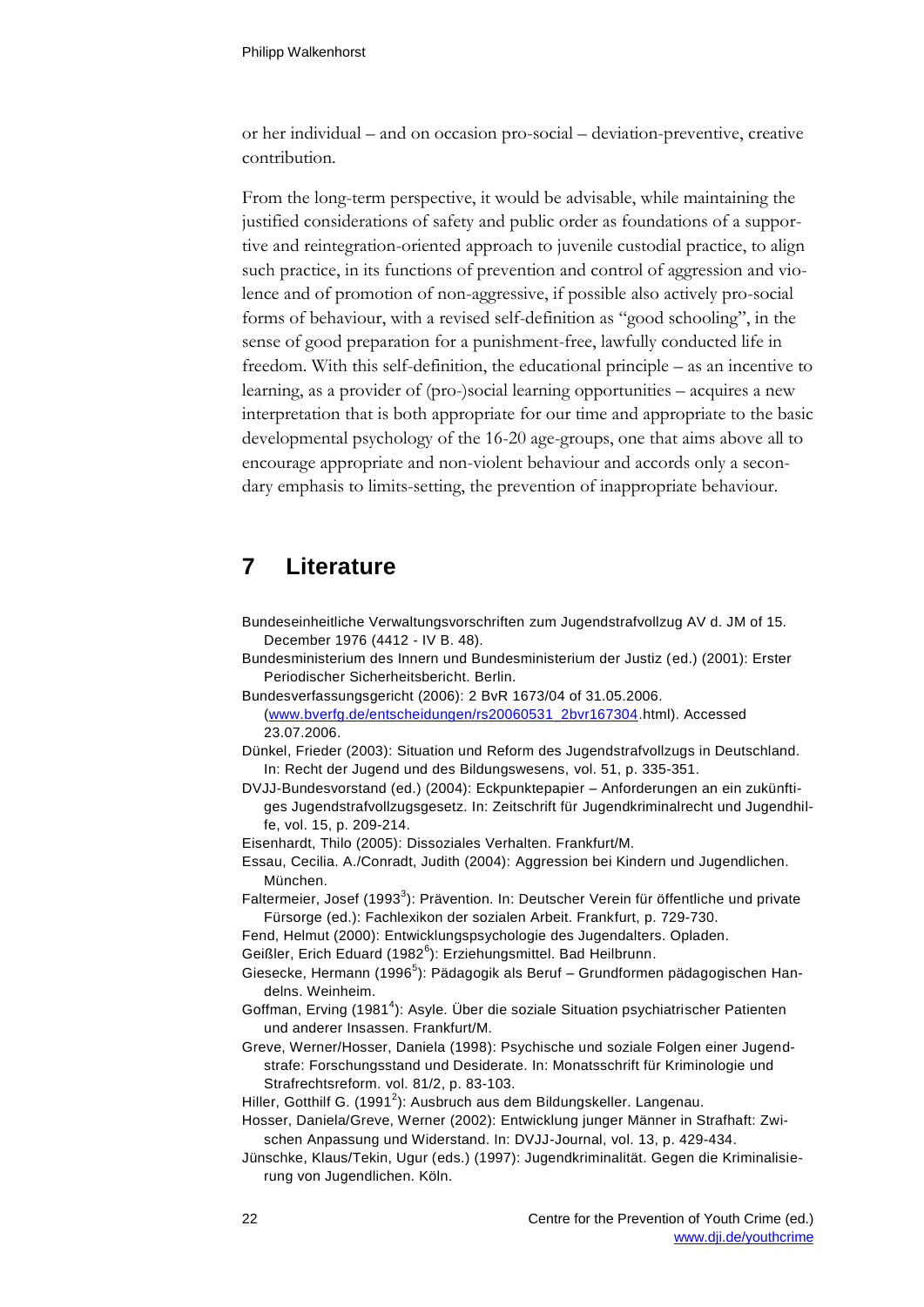- König, Helmut (2002): Weiblicher Jugendvollzug. Vollzugskonzeptionelle Grundlagen und Praxis des weiblichen Jugendvollzuges in der JVA Frauen Vechta. In: Bereswill, Mechthild/Höynck, Theresia (eds.): Jugendstrafvollzug in Deutschland. Mönchengladbach, p. 143-152.
- Lösel, Friedrich/Bliesener, Thomas (2003): Aggression und Delinquenz unter Jugendlichen. München.
- Statistisches Bundesamt (ed.) (2006): Rechtspflege: Strafvollzug Demographische und kriminologische Merkmale der Strafgefangenen zum Stichtag 31.03.2005 (series 10 / 4.1). Wiesbaden.
- Stelly, Wolfgang/Thomas, Jürgen (2003): Wege in die Unauffälligkeit Ziele und Arbeitsprogramm der Studie (=Forschungsnotizen aus dem Projekt »Wege in die Unauffälligkeit« Nr. 2003 – 02). Tübingen. InternetDokument: [www.ifk.jura.uni](http://www.ifk.jura.uni-tuebingen.de/projekte/beendet/desister/Forschung/unauffaelligkeit%20-%20ziele.pdf)[tuebingen.de/projekte/beendet/desister/Forschung/unauffaelligkeit%20-%20ziele.pdf](http://www.ifk.jura.uni-tuebingen.de/projekte/beendet/desister/Forschung/unauffaelligkeit%20-%20ziele.pdf) (Accessed 21.03.2004).
- Unterkommission IV (1990): Ursachen, Prävention und Kontrolle von Gewalt aus kriminologischer Sicht. Gutachten der Unterkommission IV. In: Schwind, Hans-Dieter/Baumann, Jürgen u. a. (eds.): Ursachen, Prävention und Kontrolle von Gewalt. Berlin. Bd. II: Erstgutachten der Unterkommissionen, p. 415-606.
- Walkenhorst, Philipp (1999): Sicherheit, Ordnung und Disziplin im Jugendstrafvollzug. In: DVJJ-Journal, vol. 10, p. 247-261.
- Walkenhorst, Philipp (2002): »Gute Schulen« im Jugendstrafvollzug Jugendstrafvollzug als »gute Schule« – Überlegungen zu Voraussetzungen und Möglichkeiten. In: Bereswill, Mechthild/Höynck, Theresia (eds.): Jugendstrafvollzug in Deutschland. Mönchengladbach, p. 319-355.

Walter, Michael (1999 $^2$ ): Strafvollzug. Stuttgart.